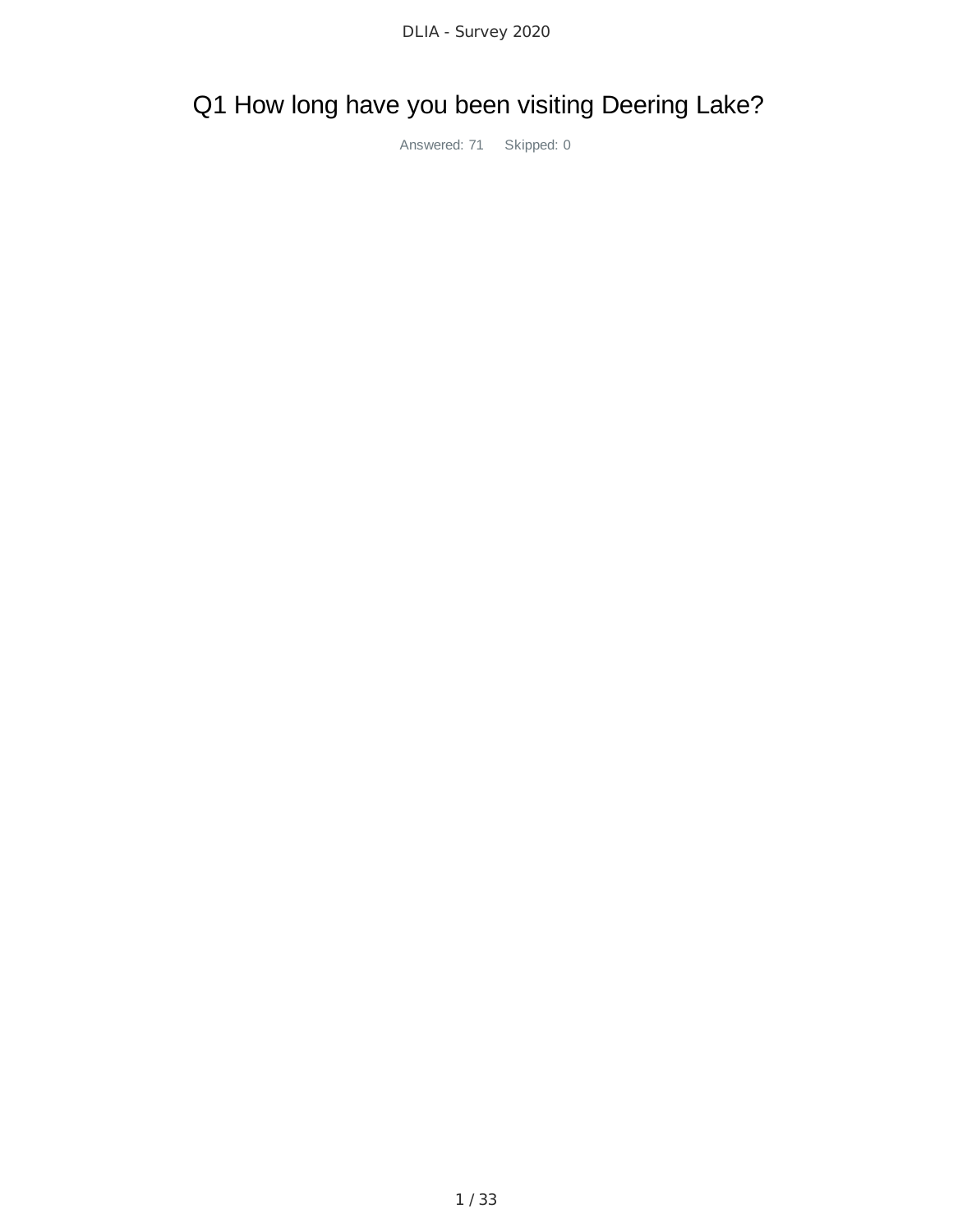| $\#$                      | <b>RESPONSES</b>      | <b>DATE</b>         |
|---------------------------|-----------------------|---------------------|
| $\mathbf{1}$              | 70 yrs and wife 40yrs | 10/17/2020 2:12 PM  |
| $\overline{2}$            | 13 years              | 10/16/2020 9:04 AM  |
| $\ensuremath{\mathsf{3}}$ | 6 months              | 10/15/2020 8:27 PM  |
| 4                         | four years            | 10/15/2020 2:31 PM  |
| 5                         | 56yrs.                | 10/15/2020 6:33 AM  |
| 6                         | 45 years              | 10/14/2020 4:21 PM  |
| $\overline{7}$            | 30 years              | 10/14/2020 8:50 AM  |
| $\, 8$                    | $50 + yrs$            | 10/14/2020 8:48 AM  |
| $\mathsf g$               | 3 years               | 10/14/2020 8:47 AM  |
| 10                        | 36 years              | 10/14/2020 8:29 AM  |
| $11\,$                    | 10 years              | 10/13/2020 10:14 AM |
| 12                        | <b>Since 1977</b>     | 10/9/2020 3:42 PM   |
| 13                        | 58 years              | 10/9/2020 9:02 AM   |
| 14                        | 11 years              | 10/8/2020 8:51 PM   |
| 15                        | 50 years              | 10/8/2020 3:50 PM   |
| 16                        | 5years                | 10/8/2020 1:02 PM   |
| 17                        | 70 years              | 10/8/2020 9:00 AM   |
| 18                        | 6 years               | 10/8/2020 8:33 AM   |
| 19                        | 3 yrs                 | 10/8/2020 8:19 AM   |
| 20                        | 14 years              | 10/8/2020 8:09 AM   |
| 21                        | 25 years              | 10/6/2020 3:06 PM   |
| 22                        | 51 years              | 10/6/2020 2:45 PM   |
| 23                        | 45 years              | 10/6/2020 1:15 PM   |
| 24                        | 44years               | 10/5/2020 8:01 PM   |
| 25                        | 4years                | 10/5/2020 8:45 AM   |
| 26                        | More than 50 years    | 10/4/2020 3:57 PM   |
| 27                        | 48 years              | 10/4/2020 11:05 AM  |
| 28                        | 50 years              | 10/4/2020 8:43 AM   |
| 29                        | 40 years              | 10/4/2020 8:43 AM   |
| 30                        | 34 years              | 10/3/2020 7:34 PM   |
| 31                        | 43 years              | 10/3/2020 2:17 PM   |
| 32                        | 20 Years              | 10/3/2020 8:39 AM   |
| 33                        | <b>Since 1984</b>     | 10/3/2020 7:03 AM   |
| 34                        | 8 yrs                 | 10/3/2020 7:00 AM   |
| 35                        | 5 years               | 10/2/2020 11:42 PM  |
| 36                        | 4 years               | 10/2/2020 9:50 PM   |
| 37                        | 28 years              | 10/2/2020 9:03 PM   |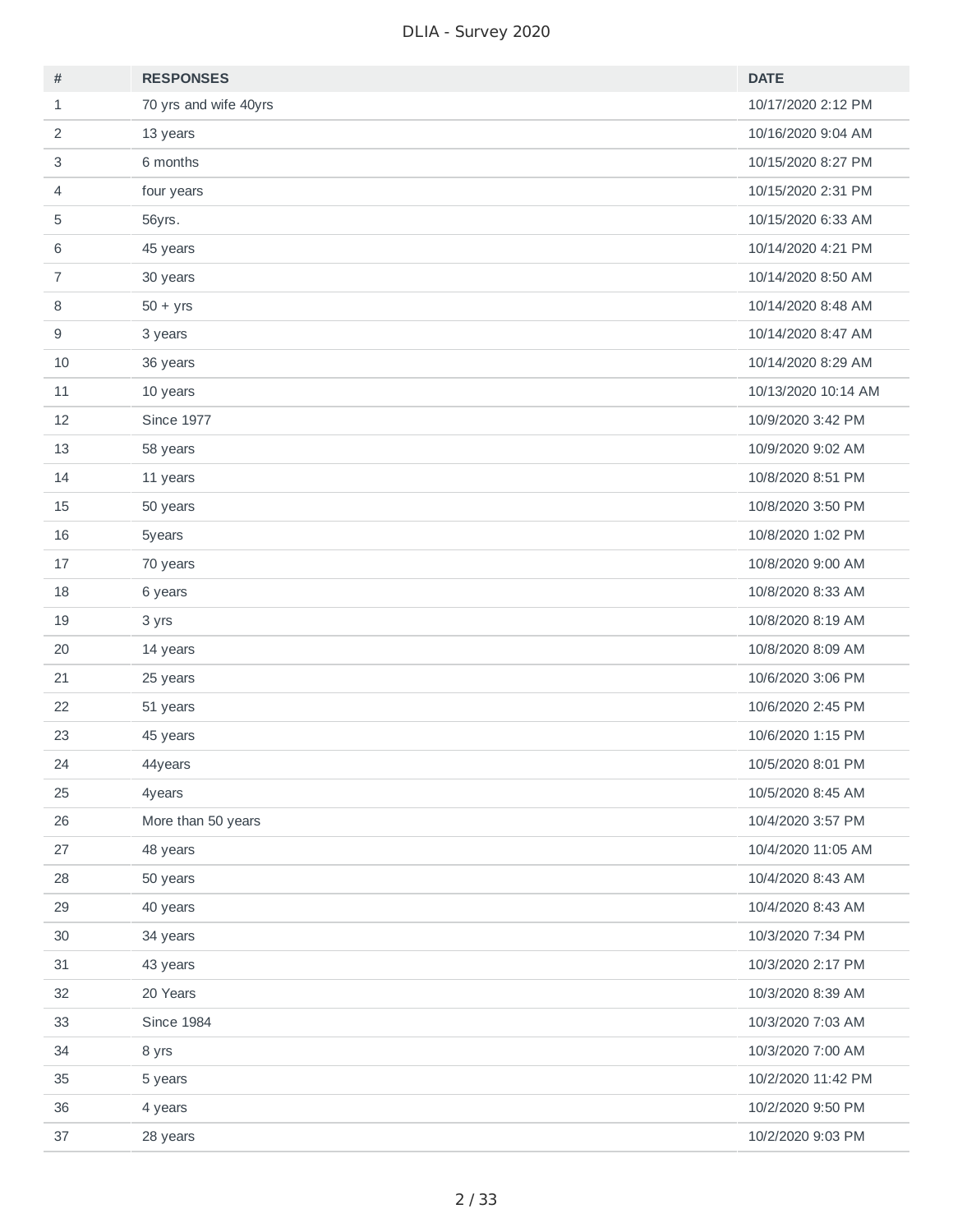| 38     | 45!yrs                                                        | 10/2/2020 8:59 PM  |
|--------|---------------------------------------------------------------|--------------------|
| 39     | Since childhood                                               | 10/2/2020 8:03 PM  |
| 40     | 2 years                                                       | 10/2/2020 7:22 PM  |
| 41     | 45 years                                                      | 10/2/2020 4:46 PM  |
| 42     | 40 years                                                      | 10/2/2020 4:05 PM  |
| 43     | 44 yrs                                                        | 10/2/2020 3:47 PM  |
| 44     | 38 years                                                      | 10/2/2020 2:24 PM  |
| 45     | 5 years                                                       | 10/2/2020 2:23 PM  |
| 46     | 6 months                                                      | 10/2/2020 2:21 PM  |
| 47     | 43 years                                                      | 10/2/2020 1:53 PM  |
| 48     | 47 years                                                      | 10/2/2020 1:37 PM  |
| 49     | 42 years                                                      | 10/2/2020 12:47 PM |
| 50     | 35 years                                                      | 10/2/2020 11:49 AM |
| 51     | 5 years                                                       | 10/2/2020 11:47 AM |
| 52     | 62 years                                                      | 10/2/2020 11:46 AM |
| 53     | 13 years                                                      | 10/2/2020 11:29 AM |
| 54     | since 1964                                                    | 10/2/2020 11:23 AM |
| 55     | 23years                                                       | 10/2/2020 10:30 AM |
| 56     | 44 years                                                      | 10/2/2020 10:30 AM |
| 57     | 42 yrs                                                        | 10/2/2020 10:24 AM |
| 58     | $~20$ years                                                   | 10/2/2020 9:59 AM  |
| 59     | 20 years                                                      | 10/2/2020 9:57 AM  |
| 60     | 4 years                                                       | 10/2/2020 9:37 AM  |
| 61     | 62 years                                                      | 10/2/2020 9:30 AM  |
| 62     | 55 yesrs                                                      | 10/2/2020 9:30 AM  |
| 63     | Since 1950s                                                   | 10/2/2020 9:06 AM  |
| 64     | 55 years                                                      | 10/2/2020 8:53 AM  |
| 65     | 50+ Years                                                     | 10/2/2020 8:50 AM  |
| 66     | My husband 65 years me 43 years Children since they were born | 10/2/2020 8:38 AM  |
| 67     | 15 years                                                      | 10/2/2020 8:36 AM  |
| 68     | 15                                                            | 10/2/2020 8:26 AM  |
| 69     | 4 years                                                       | 10/2/2020 8:23 AM  |
| 70     | 55 years                                                      | 10/2/2020 8:09 AM  |
| $71\,$ | 35+years                                                      | 10/2/2020 8:03 AM  |
|        |                                                               |                    |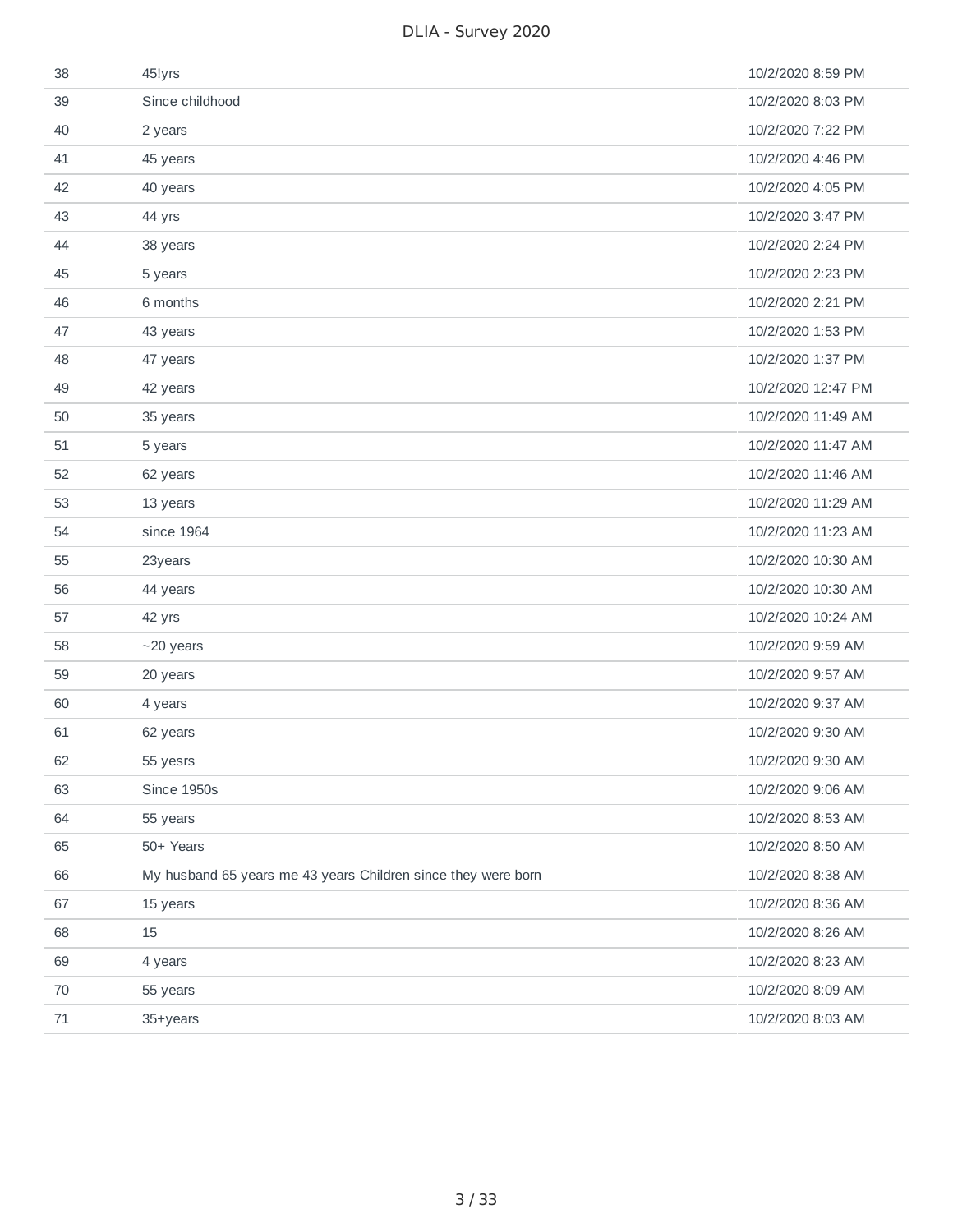## Q2 How long have you owned on Deering Lake?

Answered: 71 Skipped: 0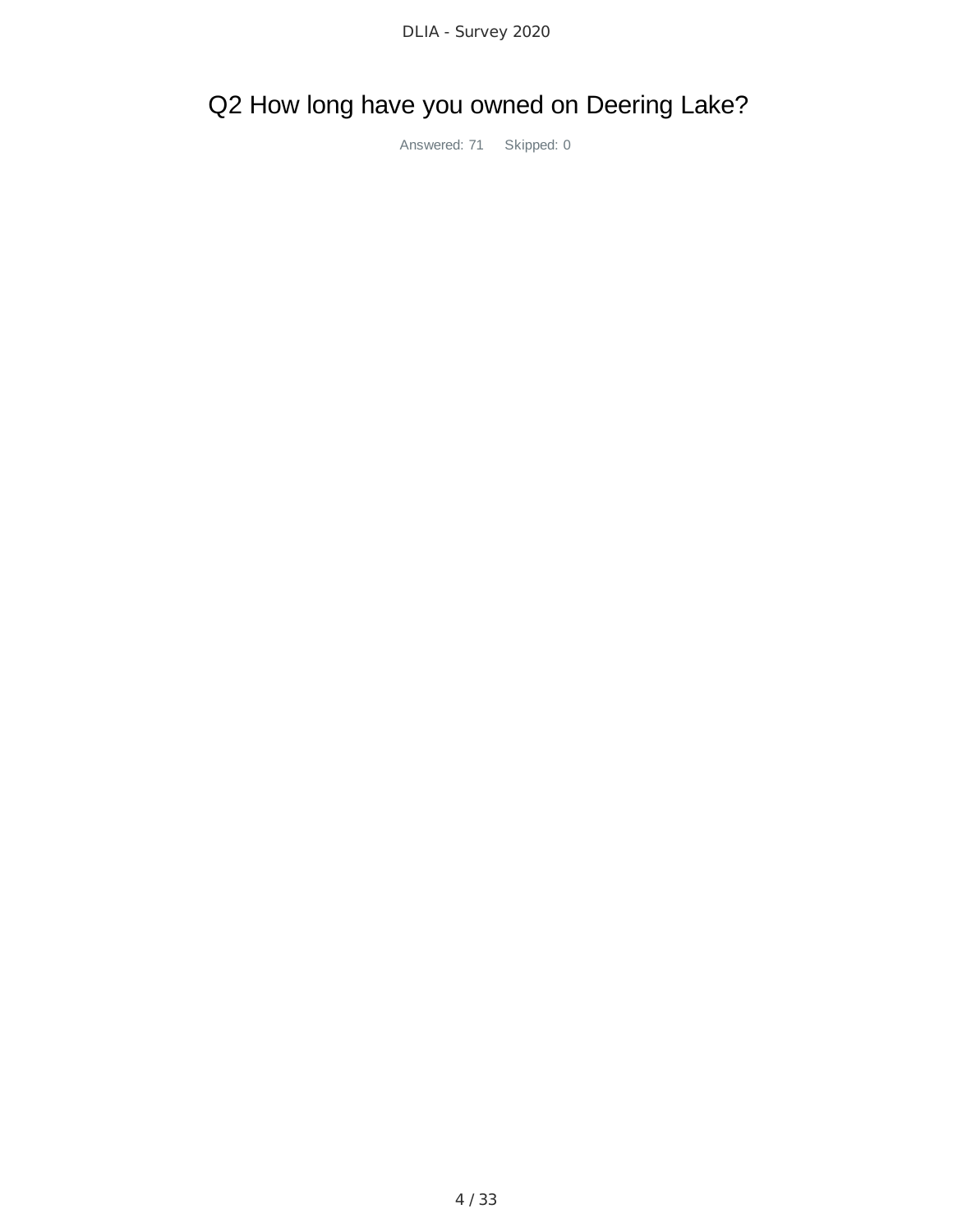| $\#$           | <b>RESPONSES</b>  | <b>DATE</b>         |
|----------------|-------------------|---------------------|
| $\mathbf{1}$   | 70 yrs            | 10/17/2020 2:12 PM  |
| $\overline{2}$ | 13 years          | 10/16/2020 9:04 AM  |
| $\mathsf 3$    | 2 months          | 10/15/2020 8:27 PM  |
| $\overline{4}$ | Four years        | 10/15/2020 2:31 PM  |
| 5              | 40yrs.            | 10/15/2020 6:33 AM  |
| 6              | 45 years          | 10/14/2020 4:21 PM  |
| $\overline{7}$ | 30 years          | 10/14/2020 8:50 AM  |
| $\, 8$         | $50 + yrs$        | 10/14/2020 8:48 AM  |
| 9              | 3 years           | 10/14/2020 8:47 AM  |
| 10             | 13 years          | 10/14/2020 8:29 AM  |
| $11\,$         | 10 years          | 10/13/2020 10:14 AM |
| 12             | <b>Since 1984</b> | 10/9/2020 3:42 PM   |
| 13             | 58                | 10/9/2020 9:02 AM   |
| 14             | 11 years          | 10/8/2020 8:51 PM   |
| 15             | 47 years          | 10/8/2020 3:50 PM   |
| 16             | 1.5 years         | 10/8/2020 1:02 PM   |
| 17             | 73 years          | 10/8/2020 9:00 AM   |
| 18             | 6 years           | 10/8/2020 8:33 AM   |
| 19             | 3 yrs             | 10/8/2020 8:19 AM   |
| 20             | 11 years          | 10/8/2020 8:09 AM   |
| 21             | 17 years          | 10/6/2020 3:06 PM   |
| 22             | 10 years          | 10/6/2020 2:45 PM   |
| 23             | 6 years           | 10/6/2020 1:15 PM   |
| 24             | <b>Since 1976</b> | 10/5/2020 8:01 PM   |
| 25             | 2years            | 10/5/2020 8:45 AM   |
| 26             | 50 years          | 10/4/2020 3:57 PM   |
| 27             | 12 years          | 10/4/2020 11:05 AM  |
| 28             | 15 years          | 10/4/2020 8:43 AM   |
| 29             | 38 years          | 10/4/2020 8:43 AM   |
| 30             | 1 year            | 10/3/2020 7:34 PM   |
| 31             | 43 years          | 10/3/2020 2:17 PM   |
| 32             | 20 years          | 10/3/2020 8:39 AM   |
| 33             | 10 years          | 10/3/2020 7:03 AM   |
| 34             | 8 yrs             | 10/3/2020 7:00 AM   |
| 35             | 3 years           | 10/2/2020 11:42 PM  |
| 36             | 4 years           | 10/2/2020 9:50 PM   |
| 37             | 28 years          | 10/2/2020 9:03 PM   |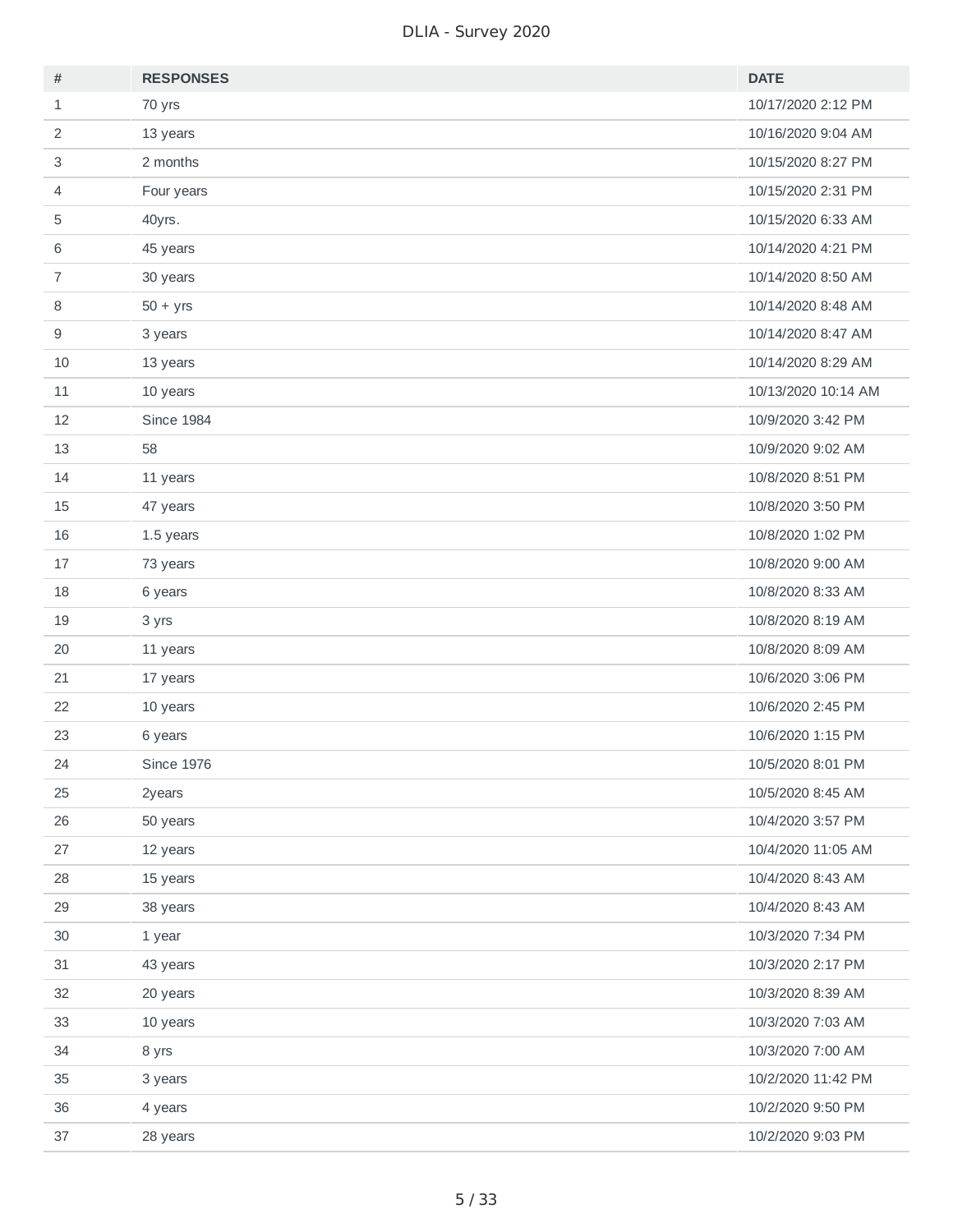| 38 | 10                                                                     | 10/2/2020 8:59 PM  |
|----|------------------------------------------------------------------------|--------------------|
| 39 | <b>Since 1986</b>                                                      | 10/2/2020 8:03 PM  |
| 40 | 1 year plus                                                            | 10/2/2020 7:22 PM  |
| 41 | 45 years                                                               | 10/2/2020 4:46 PM  |
| 42 | 94 years                                                               | 10/2/2020 4:05 PM  |
| 43 | 35 yrs                                                                 | 10/2/2020 3:47 PM  |
| 44 | 38 years                                                               | 10/2/2020 2:24 PM  |
| 45 | 0                                                                      | 10/2/2020 2:23 PM  |
| 46 | 6 months                                                               | 10/2/2020 2:21 PM  |
| 47 | 40                                                                     | 10/2/2020 1:53 PM  |
| 48 | 47 years                                                               | 10/2/2020 1:37 PM  |
| 49 | 19 years                                                               | 10/2/2020 12:47 PM |
| 50 | 35 years                                                               | 10/2/2020 11:49 AM |
| 51 | 3 Years                                                                | 10/2/2020 11:47 AM |
| 52 | 62 years                                                               | 10/2/2020 11:46 AM |
| 53 | 13 years                                                               | 10/2/2020 11:29 AM |
| 54 | since 2008                                                             | 10/2/2020 11:23 AM |
| 55 | 21 years                                                               | 10/2/2020 10:30 AM |
| 56 | In the process of finalizing sale                                      | 10/2/2020 10:30 AM |
| 57 | 42 yrs                                                                 | 10/2/2020 10:24 AM |
| 58 | 11 years                                                               | 10/2/2020 9:59 AM  |
| 59 | 20 years                                                               | 10/2/2020 9:57 AM  |
| 60 | 3 years                                                                | 10/2/2020 9:37 AM  |
| 61 | 62 years                                                               | 10/2/2020 9:30 AM  |
| 62 | 8 years                                                                | 10/2/2020 9:30 AM  |
| 63 | Since 1950s                                                            | 10/2/2020 9:06 AM  |
| 64 | 25 years                                                               | 10/2/2020 8:53 AM  |
| 65 | Our family has owned since the 1950s we purchased from family in 2015. | 10/2/2020 8:50 AM  |
| 66 | Same                                                                   | 10/2/2020 8:38 AM  |
| 67 | 15 years                                                               | 10/2/2020 8:36 AM  |
| 68 | $\mathbf{1}$                                                           | 10/2/2020 8:26 AM  |
| 69 | 2 years                                                                | 10/2/2020 8:23 AM  |
| 70 | 6 years                                                                | 10/2/2020 8:09 AM  |
| 71 | 25 years                                                               | 10/2/2020 8:03 AM  |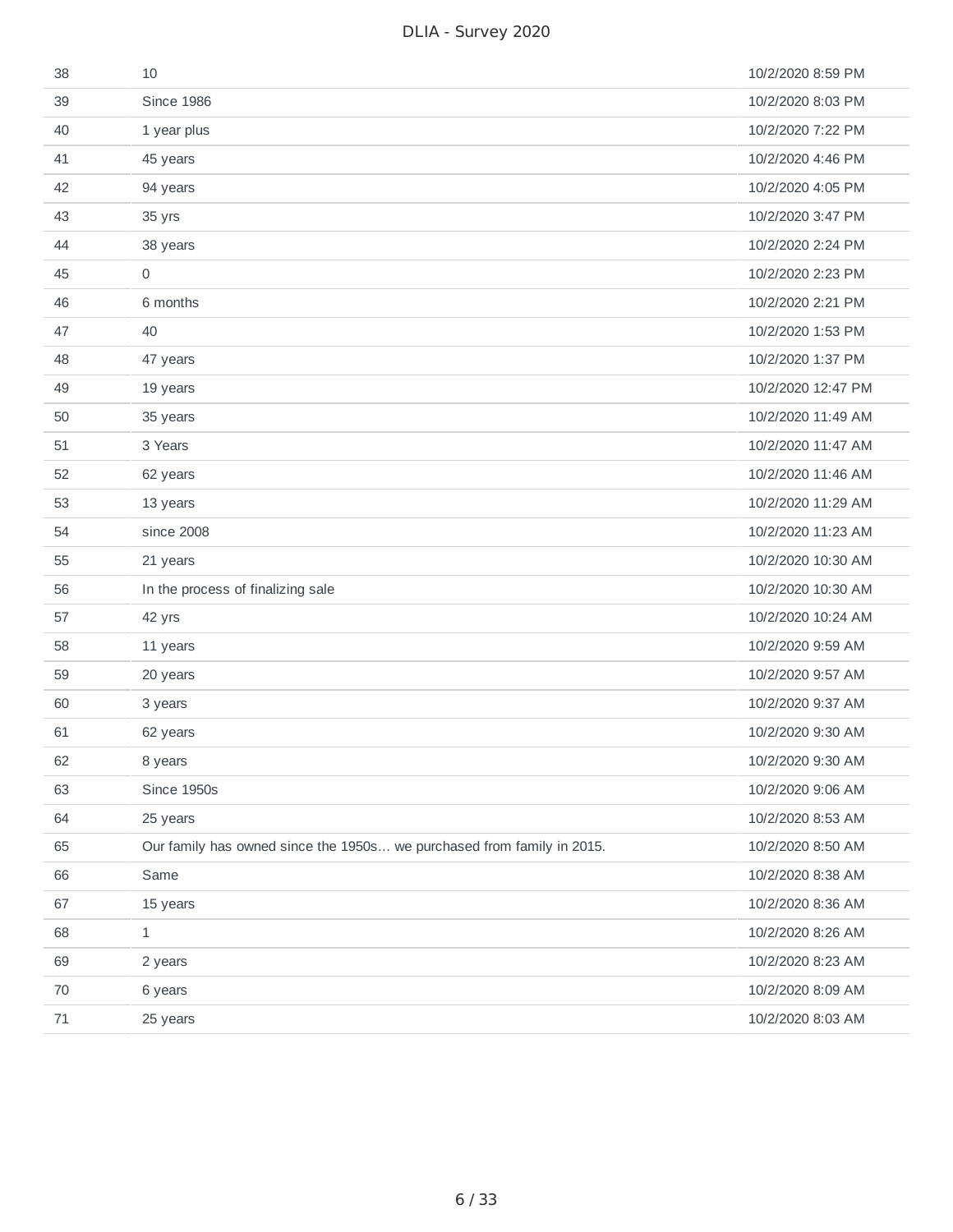

| <b>ANSWER CHOICES</b>                                                                                 | <b>RESPONSES</b> |    |
|-------------------------------------------------------------------------------------------------------|------------------|----|
| Year-round resident (9+ months per year).                                                             | 16.90%           | 12 |
| Summer and/or seasonal full-time resident (but less than 9 months per year).                          | 29.58%           |    |
| We are part-time year-round, meaning we spend as much time on the lake as we can throughout the year. | 26.76%           | 19 |
| We are part-time seasonally; spending time when we can in warmer months.                              | 26.76%           | 19 |
| <b>TOTAL</b>                                                                                          |                  |    |

## Q3 Define how you spend time on the lake: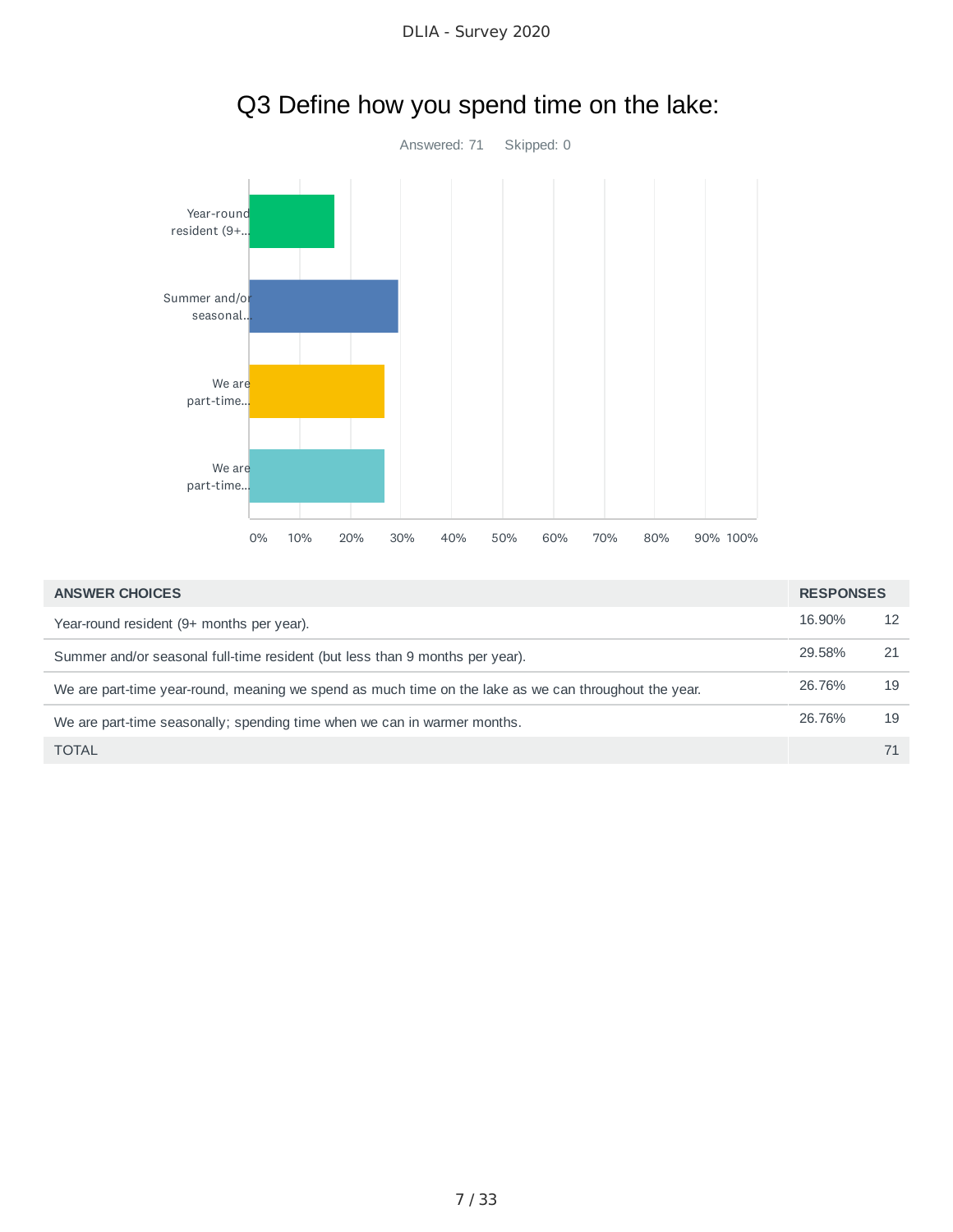### Q4 When at the lake, which of the following activities do you do regularly (weather permitting)?(You may select more than one answer.)



| <b>ANSWER CHOICES</b>      | <b>RESPONSES</b> |    |
|----------------------------|------------------|----|
| Motor Boating              | 74.65%           | 53 |
| Fishing                    | 50.70%           | 36 |
| Kayaking or Canoeing       | 87.32%           | 62 |
| Paddle Boarding            | 38.03%           | 27 |
| Swimming                   | 94.37%           | 67 |
| Water Skiing/Wake Boarding | 28.17%           | 20 |
| Other:                     | 22.54%           | 16 |
| Total Respondents: 71      |                  |    |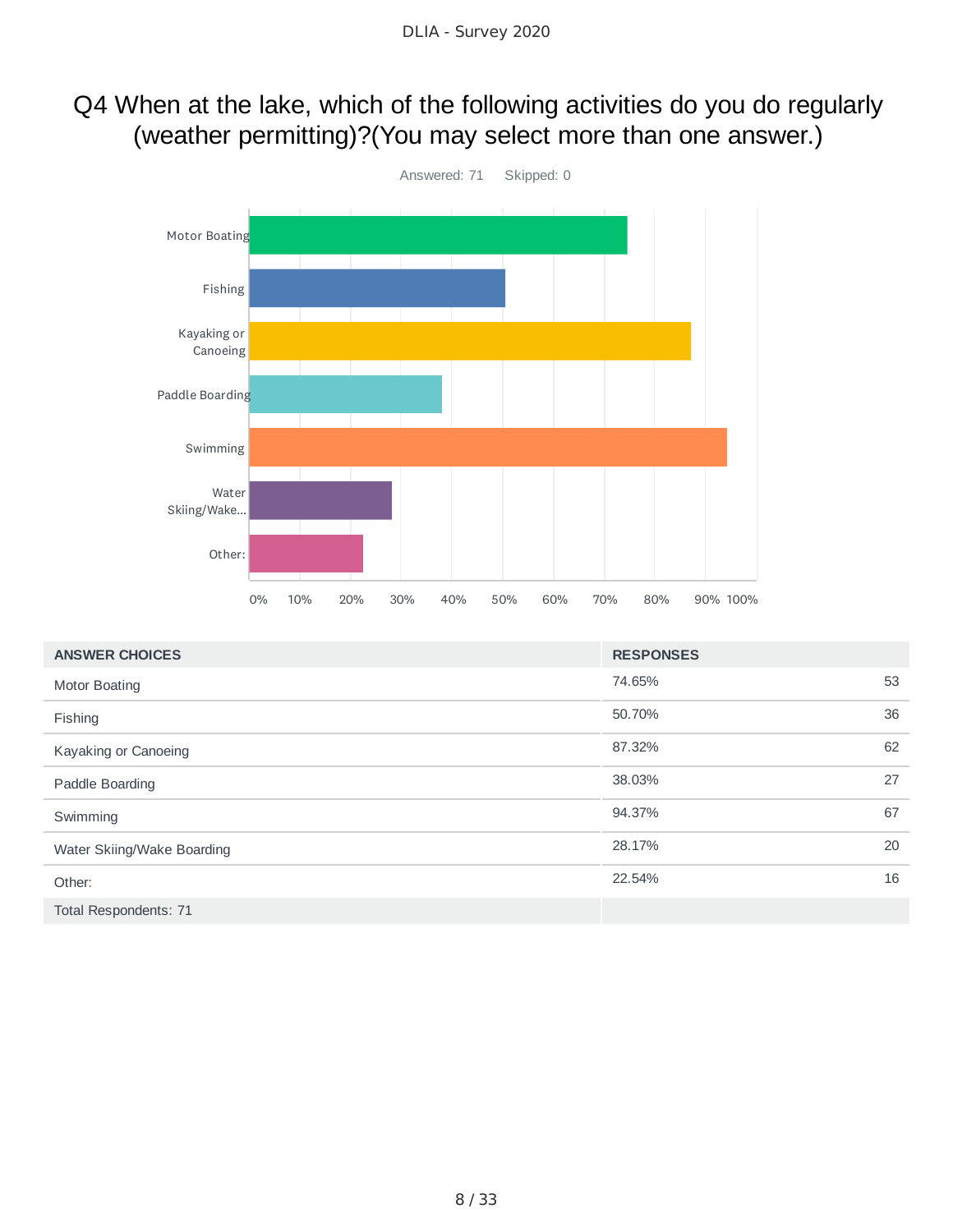| #  | <b>OTHER:</b>                            | <b>DATE</b>        |
|----|------------------------------------------|--------------------|
| 1  | working on the camp                      | 10/17/2020 2:12 PM |
| 2  | relaxing                                 | 10/14/2020 8:29 AM |
| 3  | walking                                  | 10/8/2020 3:50 PM  |
| 4  | Just enjoying the view and our neighbors | 10/3/2020 2:17 PM  |
| 5  | Painting landscapes at the lake          | 10/3/2020 7:00 AM  |
| 6  | Blueberry picking                        | 10/2/2020 8:03 PM  |
| 7  | loon watching                            | 10/2/2020 7:22 PM  |
| 8  | Walking. Socializing                     | 10/2/2020 4:46 PM  |
| 9  | R&R                                      | 10/2/2020 2:23 PM  |
| 10 | Sailing                                  | 10/2/2020 1:53 PM  |
| 11 | Blueberry picking                        | 10/2/2020 11:49 AM |
| 12 | Loon watching Lake host volunteer        | 10/2/2020 10:30 AM |
| 13 | snowmobiling                             | 10/2/2020 10:24 AM |
| 14 | Photography                              | 10/2/2020 9:30 AM  |
| 15 | Sailing                                  | 10/2/2020 8:50 AM  |
| 16 | Bird, loon, and beaver-watching          | 10/2/2020 8:09 AM  |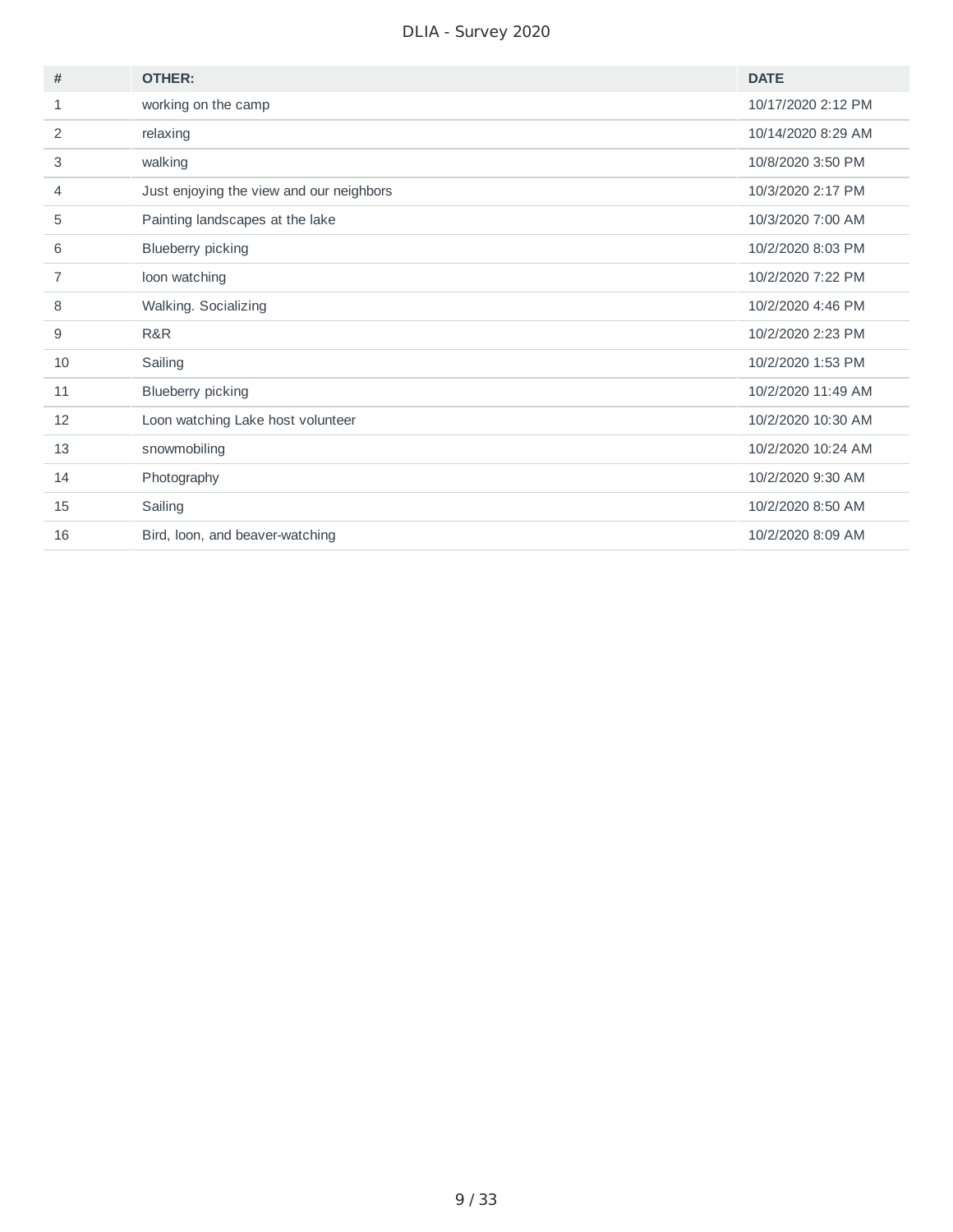Q5 Although the DLIA is not a homeowners' association with that kind of authority, the purpose of the DLIA is three-fold, as noted above.On a scale of 1 to 5 (1 = not important at all;  $5$  = extremely important), please rank these purposes:

Answered: 68 Skipped: 3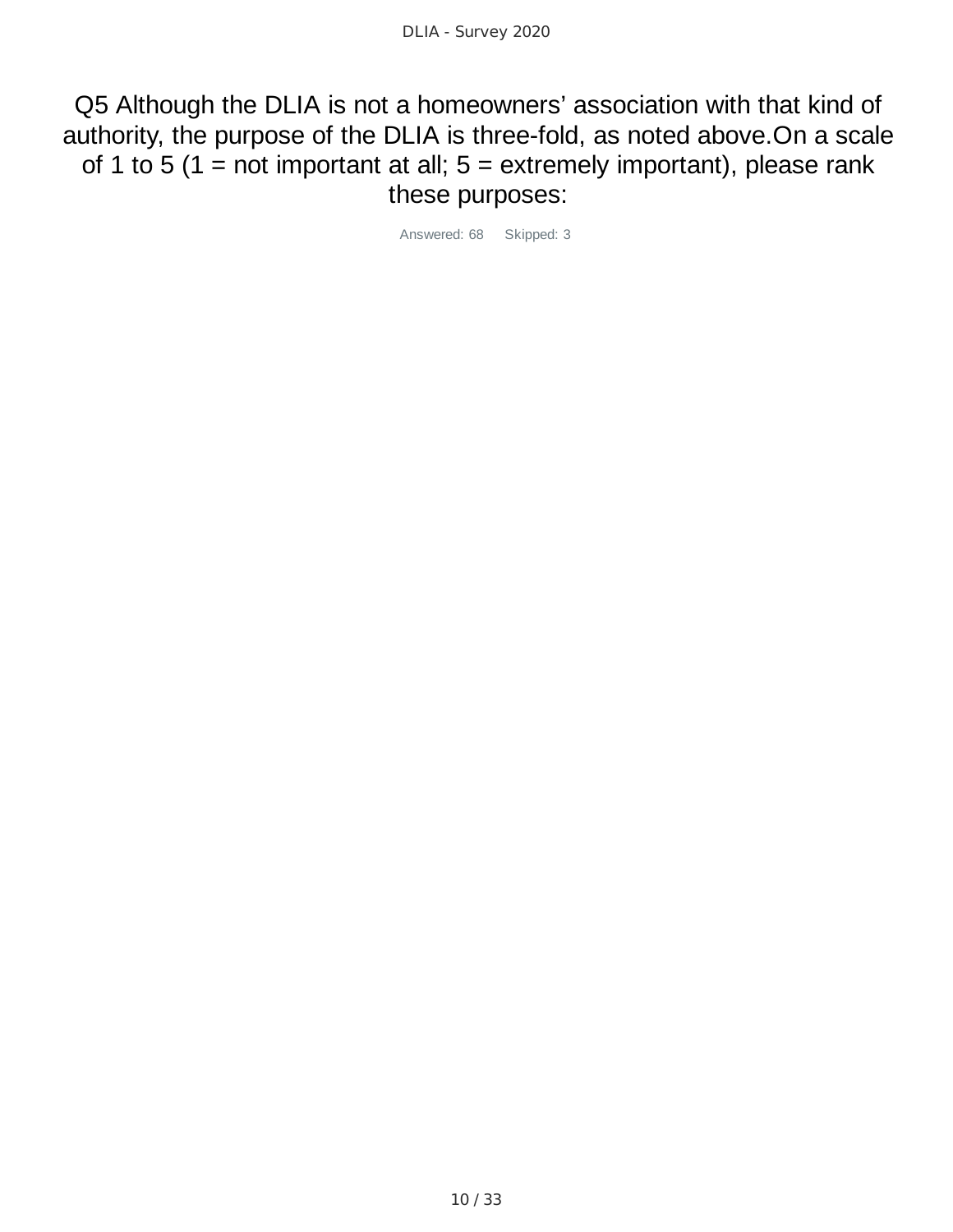

DLIA - Survey 2020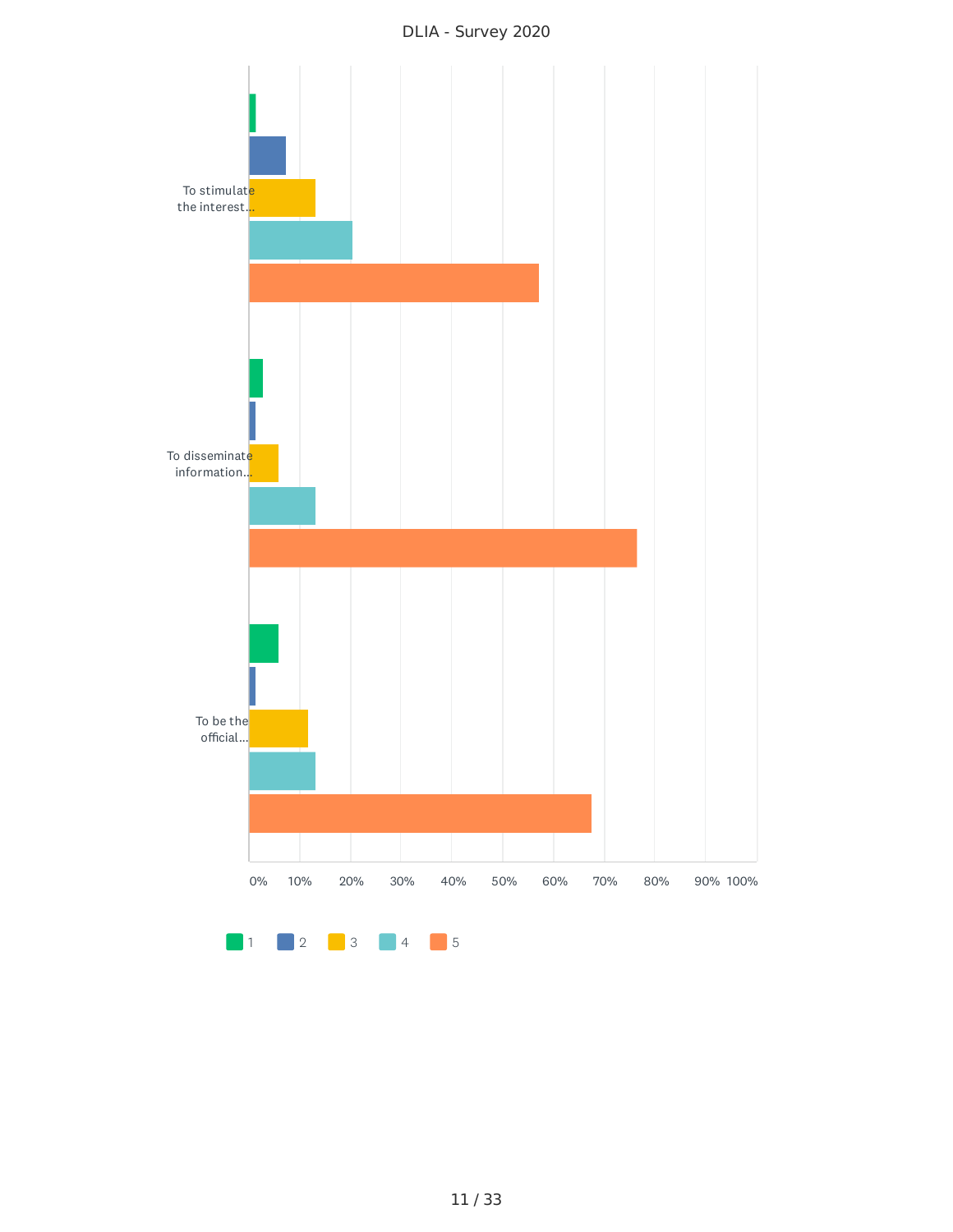DLIA - Survey 2020

|                                                                                                                                                                                                                                |            | $\overline{2}$ | 3           | 4            | 5            | <b>TOTAL</b> | <b>WEIGHTED</b><br><b>AVERAGE</b> |
|--------------------------------------------------------------------------------------------------------------------------------------------------------------------------------------------------------------------------------|------------|----------------|-------------|--------------|--------------|--------------|-----------------------------------|
| To stimulate the interest that is common to all property<br>owners on Deering Lake                                                                                                                                             | 1.47%      | 7.35%<br>5     | 13.24%<br>9 | 20.59%<br>14 | 57.35%<br>39 | 68           | 4.25                              |
| To disseminate information regarding and/or of interest to<br>the Association                                                                                                                                                  | 2.94%<br>2 | 1.47%          | 5.88%<br>4  | 13.24%<br>9  | 76.47%<br>52 | 68           | 4.59                              |
| To be the official representative of matters concerning<br>Deering Lake with regards to the Town of Deering, the<br>County of Hillsborough and the State of New Hampshire<br>that will affect the members of this Association. | 5.88%<br>4 | 1.47%          | 11.76%<br>8 | 13.24%<br>9  | 67.65%<br>46 | 68           | 4.35                              |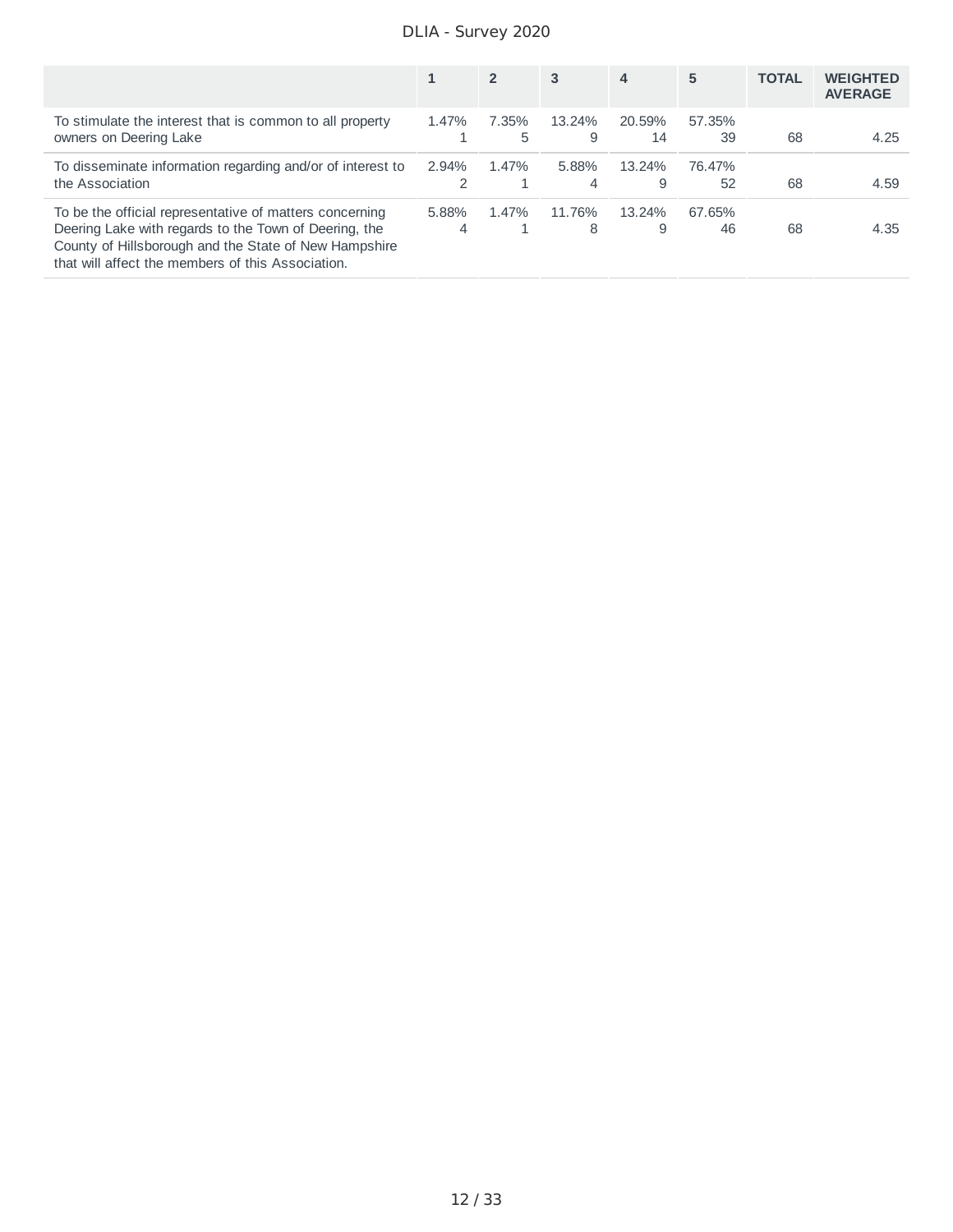Q6 List any other purposes or priorities the DLIA should consider going forward:(If you have no feedback, please put "none" below in the box.)

Answered: 68 Skipped: 3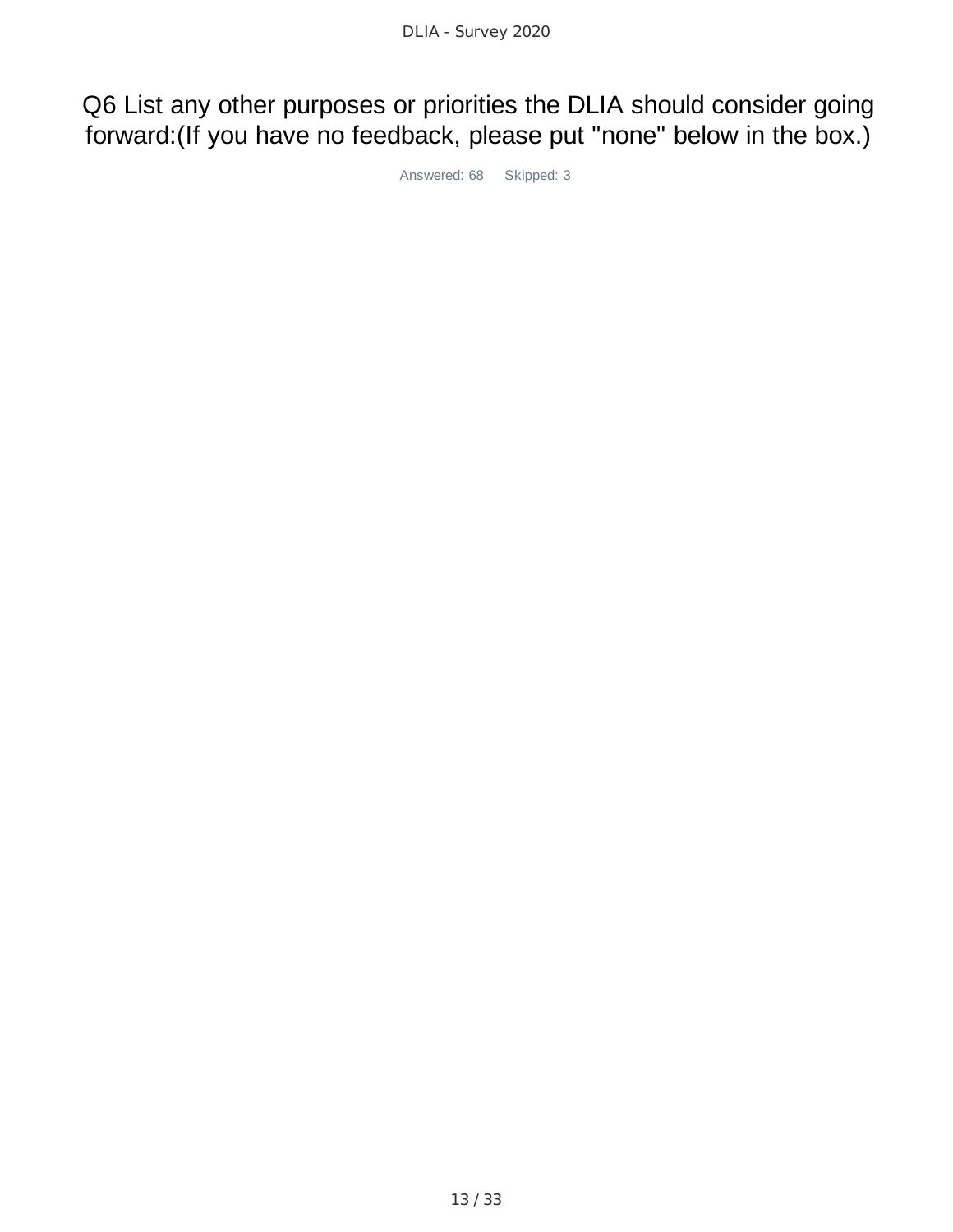| #              | <b>RESPONSES</b>                                                                                                                                                                                                                                                                                                                                                                                                  | <b>DATE</b>        |
|----------------|-------------------------------------------------------------------------------------------------------------------------------------------------------------------------------------------------------------------------------------------------------------------------------------------------------------------------------------------------------------------------------------------------------------------|--------------------|
| $\mathbf{1}$   | none                                                                                                                                                                                                                                                                                                                                                                                                              | 10/17/2020 2:20 PM |
| 2              | Focus on water quality and overall stewardship of lake                                                                                                                                                                                                                                                                                                                                                            | 10/16/2020 9:06 AM |
| 3              | I am too new to the lake to really understand these purposes and how they play out.                                                                                                                                                                                                                                                                                                                               | 10/15/2020 8:30 PM |
| 4              | Act in our interest to ensure our taxes are reasonable and not so out of proportion to the other<br>areas of Deering.                                                                                                                                                                                                                                                                                             | 10/15/2020 2:35 PM |
| 5              | None                                                                                                                                                                                                                                                                                                                                                                                                              | 10/15/2020 6:36 AM |
| 6              | Notify lake residents to try to keep the noise level down and avoid objectionable language<br>while hanging at the sand bar. The sound is amplified over the water and can become quite<br>bothersome for nearby residents. There are weekends when you will find over a dozen boats,<br>blasting music, tables, chairs, barbecues, beer pong tables and dogs all parked on this small<br>strip of sand.          | 10/14/2020 5:15 PM |
| $\overline{7}$ | Perhaps to become more of a community resource via the website: list of contractors, nearby<br>specialty stores, etc.                                                                                                                                                                                                                                                                                             | 10/14/2020 1:48 PM |
| 8              | None                                                                                                                                                                                                                                                                                                                                                                                                              | 10/14/2020 8:52 AM |
| 9              | None                                                                                                                                                                                                                                                                                                                                                                                                              | 10/14/2020 8:50 AM |
| 10             | None                                                                                                                                                                                                                                                                                                                                                                                                              | 10/14/2020 8:49 AM |
| 11             | To protect the natural beauty of the Lake                                                                                                                                                                                                                                                                                                                                                                         | 10/14/2020 8:30 AM |
| 12             | I would wish that the DLIA would be more than primarily social with some clout with the town to<br>monitor behavior on boats, at the public beach, lake noise at night, pollution of the lake,<br>reckless use of motor boats, public safety as boats go as close to the shoreline as possible<br>not observing the 150 foot rule.                                                                                | 10/9/2020 3:47 PM  |
| 13             | The first priority should be to keep the lake a peaceful place to be and keep the beauty<br>protected. This would require attention to town policies that allow tree clearing and over<br>building. Many lakes south of us have become show places for large homes with landscaping<br>and streetlights. These things have no place in this area and should be a priority for the town<br>and the lake community. | 10/9/2020 9:10 AM  |
| 14             | Continue to build community, including welcoming newcomers, and reinforcing our shared<br>interest in the lake                                                                                                                                                                                                                                                                                                    | 10/8/2020 8:55 PM  |
| 15             | Social activities for community building.                                                                                                                                                                                                                                                                                                                                                                         | 10/8/2020 3:52 PM  |
| 16             | None                                                                                                                                                                                                                                                                                                                                                                                                              | 10/8/2020 1:03 PM  |
| 17             | Property tax review                                                                                                                                                                                                                                                                                                                                                                                               | 10/8/2020 9:02 AM  |
| 18             | None                                                                                                                                                                                                                                                                                                                                                                                                              | 10/8/2020 8:35 AM  |
| 19             | None                                                                                                                                                                                                                                                                                                                                                                                                              | 10/8/2020 8:21 AM  |
| 20             | To ensure that the lake remains a safe environment and that users of the lake do not abuse<br>the lake.                                                                                                                                                                                                                                                                                                           | 10/8/2020 8:11 AM  |
| 21             | None                                                                                                                                                                                                                                                                                                                                                                                                              | 10/6/2020 3:08 PM  |
| 22             | None                                                                                                                                                                                                                                                                                                                                                                                                              | 10/6/2020 2:50 PM  |
| 23             | Advocate for lake health and ecologically responsible behavior among lake owners and<br>visitors.                                                                                                                                                                                                                                                                                                                 | 10/6/2020 1:19 PM  |
| 24             | To keep membership abreast with laws for lakefront property owners with regard to campfires,<br>pruning shrubs and/or trees, dicks, etc                                                                                                                                                                                                                                                                           | 10/5/2020 8:51 AM  |
| 25             | Create a committee for conservation issues and then the association can take action as<br>needed.                                                                                                                                                                                                                                                                                                                 | 10/4/2020 4:02 PM  |
| 26             | Socialization among the Deering Lake property owners should be encouraged.                                                                                                                                                                                                                                                                                                                                        | 10/4/2020 11:57 AM |
| 27             | None                                                                                                                                                                                                                                                                                                                                                                                                              | 10/4/2020 8:45 AM  |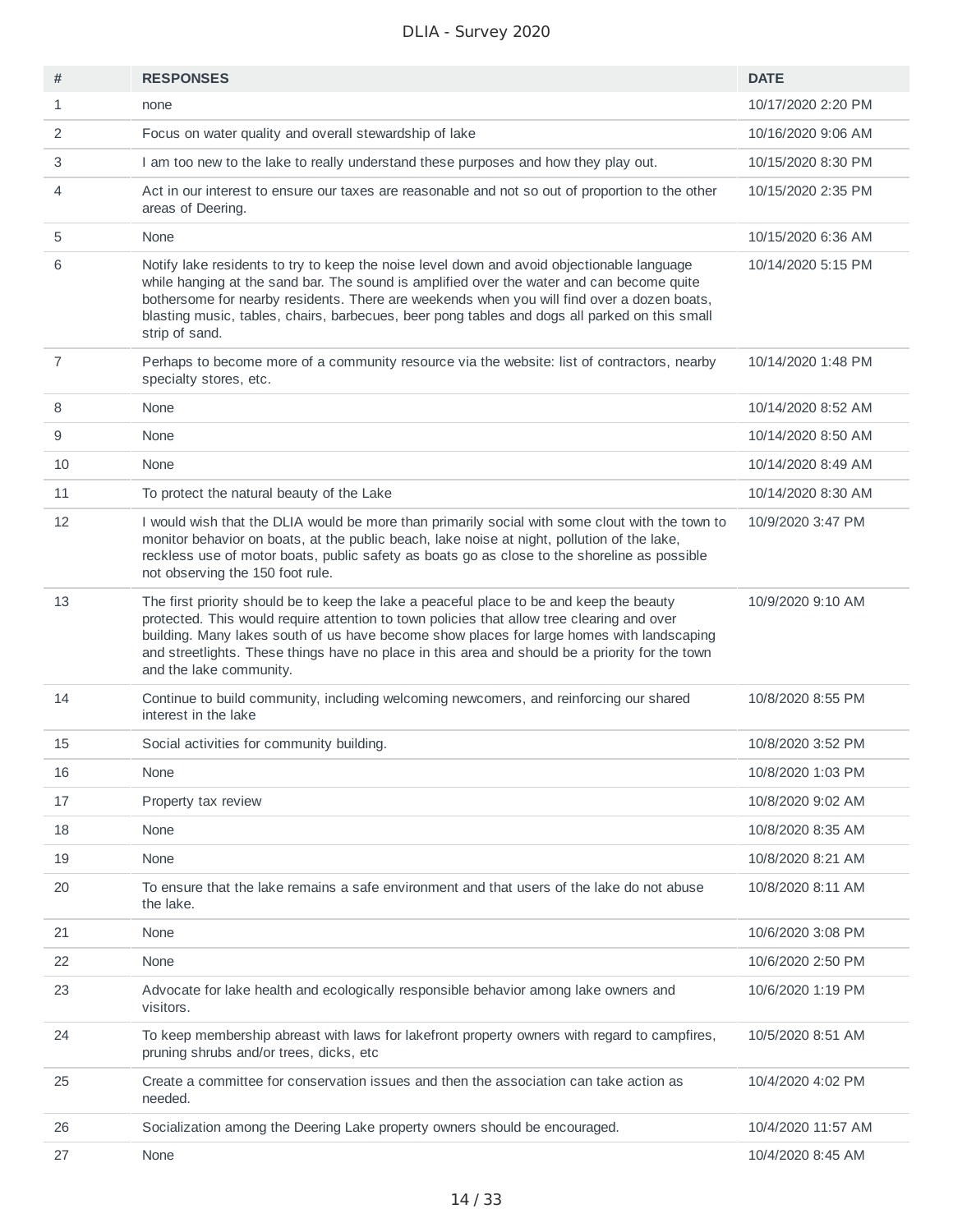| 28 | 1. Protect the Deering Lake Watershed 2. Encourage community enforcement of safe boating<br>requirements 3. Actively encourage Lake Smart program                                                                                                                                                    | 10/4/2020 8:43 AM  |
|----|------------------------------------------------------------------------------------------------------------------------------------------------------------------------------------------------------------------------------------------------------------------------------------------------------|--------------------|
| 29 | None                                                                                                                                                                                                                                                                                                 | 10/3/2020 7:38 PM  |
| 30 | Have speakers from state or local gov't                                                                                                                                                                                                                                                              | 10/3/2020 2:20 PM  |
| 31 | Encourage state to limit use of wakesurf boats on small lakes such as Deering.                                                                                                                                                                                                                       | 10/3/2020 8:43 AM  |
| 32 | Foster social relationships by offering activities to residents, such as pot lucks, etc.                                                                                                                                                                                                             | 10/3/2020 7:04 AM  |
| 33 | Try to have a position on the board that attends conservation related meetings such as<br>Conservation Committee in Deering; NH Lakes; DES as appropriate, etc - and then provides<br>news of these meetings to the membership.                                                                      | 10/3/2020 7:03 AM  |
| 34 | Create directory of home/land owners on Deering Lake with contact information.                                                                                                                                                                                                                       | 10/2/2020 11:47 PM |
| 35 | None                                                                                                                                                                                                                                                                                                 | 10/2/2020 9:54 PM  |
| 36 | To do all possible to ensure highest natural quality of the lake and surrounding land and that<br>the population of deering should realize the same.                                                                                                                                                 | 10/2/2020 9:13 PM  |
| 37 | To educate and protect the water quality and natural environment around the lake                                                                                                                                                                                                                     | 10/2/2020 9:03 PM  |
| 38 | Notify members of any important issues in the state of nh that could impact the lake ---<br>perhaps getting updates from time to time from the state agencies                                                                                                                                        | 10/2/2020 8:07 PM  |
| 39 | Cant make inconsiderate people care about wake damage, loon endangerment and<br>harrassment.                                                                                                                                                                                                         | 10/2/2020 7:24 PM  |
| 40 | Stating  "although the assoc. does not have that authority" in the preamble of question #5<br>kills the intent of ranking the priority of each component of the mission statement. Why bother<br>ranking the DLIA mission statement unless someone has an agenda to change the mission<br>statement? | 10/2/2020 4:12 PM  |
| 41 | none                                                                                                                                                                                                                                                                                                 | 10/2/2020 3:49 PM  |
| 42 | none                                                                                                                                                                                                                                                                                                 | 10/2/2020 2:26 PM  |
| 43 | none                                                                                                                                                                                                                                                                                                 | 10/2/2020 2:25 PM  |
| 44 | None                                                                                                                                                                                                                                                                                                 | 10/2/2020 2:25 PM  |
| 45 | Conservation and health of the natural aspects of the lake Education to newer owners about<br>boating courtesy and attention to rules of nNH navigation You should consider increasing dues:<br>at least to \$25.                                                                                    | 10/2/2020 2:01 PM  |
| 46 | Monitoring the dam with the weed watching program but also watching trailer parking to try and<br>limit the number of boats allowed on the lake from none lake owners. Technically this is<br>deering police department but maybe we can make a phone call if we see it being abused.                | 10/2/2020 1:49 PM  |
| 47 | None                                                                                                                                                                                                                                                                                                 | 10/2/2020 12:51 PM |
| 48 | Have close contact with enforcement organization so that those who are potentially damaging<br>our lake by braking the laws, local, state and federal, can be contacted and will respond.                                                                                                            | 10/2/2020 11:54 AM |
| 49 | If there is something that is negative or positive being the route to inform the people of Deering<br>lake. IE. fireworks Speeding boats Bad behavior Good things too. Boat parade neighbors<br>helping neighbors. Get groups of people to help with lake. Get stumps out. Clean areas. Etc<br>etc   | 10/2/2020 11:53 AM |
| 50 | None                                                                                                                                                                                                                                                                                                 | 10/2/2020 11:48 AM |
| 51 | None                                                                                                                                                                                                                                                                                                 | 10/2/2020 11:32 AM |
| 52 | Address issues which impact the ecological health of the lake.                                                                                                                                                                                                                                       | 10/2/2020 11:25 AM |
| 53 | None                                                                                                                                                                                                                                                                                                 | 10/2/2020 10:33 AM |
| 54 | None                                                                                                                                                                                                                                                                                                 | 10/2/2020 10:32 AM |
| 55 | lake pollution from future horse farm stream that leads into the cove by the bulletin board                                                                                                                                                                                                          | 10/2/2020 10:30 AM |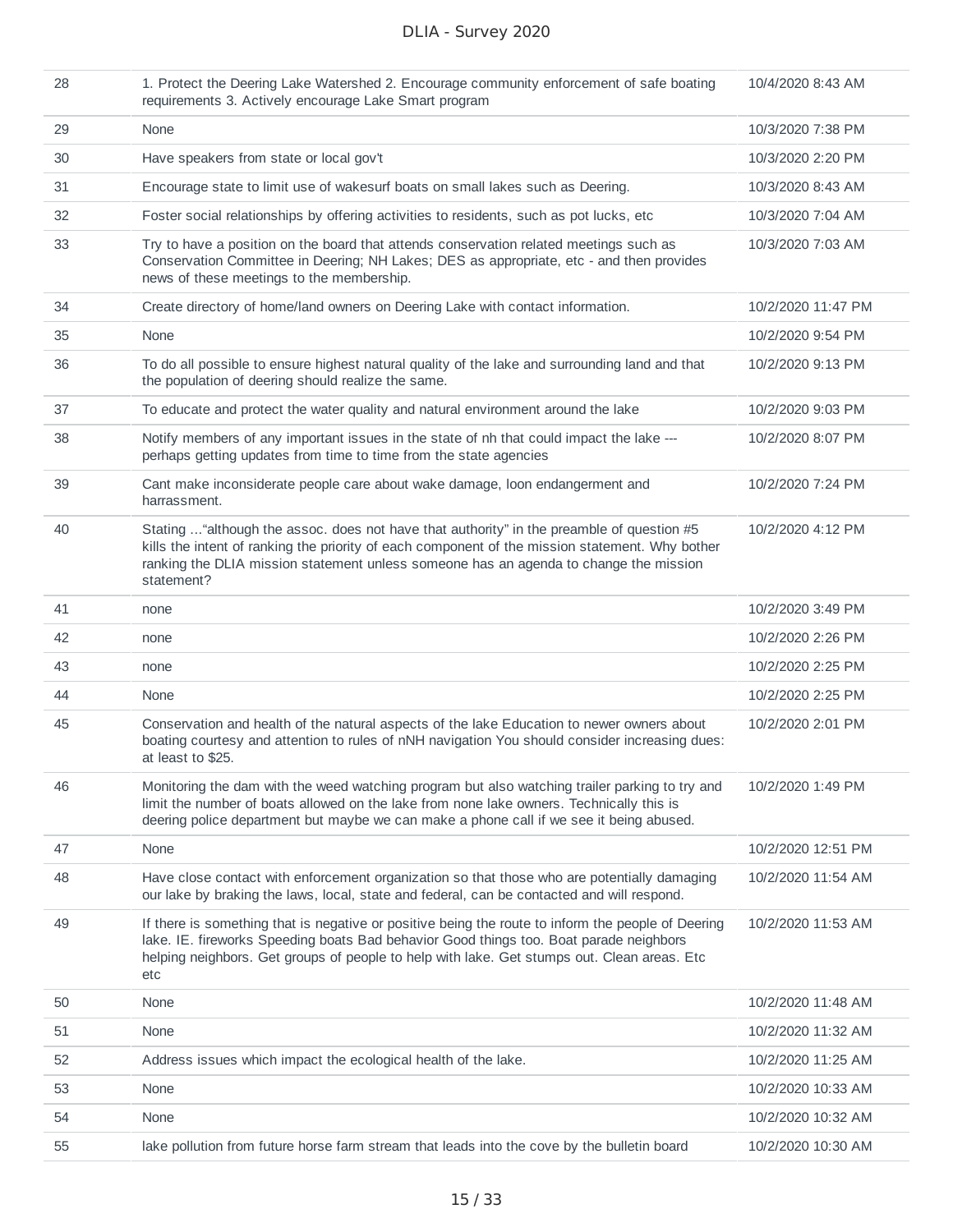| 56 | Promote behavior beneficial to the lake's health (maybe that's covered by the first "purpose"?)                                                                                                                                                                                                                                                                                                                                                                                                                                                                                                                                      | 10/2/2020 10:02 AM |
|----|--------------------------------------------------------------------------------------------------------------------------------------------------------------------------------------------------------------------------------------------------------------------------------------------------------------------------------------------------------------------------------------------------------------------------------------------------------------------------------------------------------------------------------------------------------------------------------------------------------------------------------------|--------------------|
| 57 | None                                                                                                                                                                                                                                                                                                                                                                                                                                                                                                                                                                                                                                 | 10/2/2020 9:42 AM  |
| 58 | tricky but enforcement of boat operation rules and reg's Ski boats that blatantly operate in<br>violation of all safety rules.                                                                                                                                                                                                                                                                                                                                                                                                                                                                                                       | 10/2/2020 9:38 AM  |
| 59 | Actions that protect the purity of the lake and raising environmental consciousness. The lake<br>hosts and weed watchers are essential, but more about sustainability in a time of rapid climate<br>change is needed or the next generation will lose what we prize. Frankly all that keeps the lake<br>beautiful and sustainable are the large undeveloped plots held by the Forest Society and some<br>private owners. The north end where I own has lost its charm to overbuilding.                                                                                                                                               | 10/2/2020 9:36 AM  |
| 60 | None                                                                                                                                                                                                                                                                                                                                                                                                                                                                                                                                                                                                                                 | 10/2/2020 9:09 AM  |
| 61 | I do not think the DLIA should be a policing organization. I also have concerns that if they are<br>"the official representative of matters" that their thoughts and ideas may not be shared by<br>all - or in some cases even the majority. Their charter has always been to disseminate the<br>information and let people decide for themselves if there is any action needed.                                                                                                                                                                                                                                                     | 10/2/2020 8:59 AM  |
| 62 | DLIA should deliberately avoid policing the lake or attempting to enforce rules, laws,<br>regulations, etc. Its purpose is to disseminate information to the membership, which can<br>include targeted updates about specific areas of concern but the the DLIA entity proper<br>should refrain from any such activity. It's simply not in the charter, nor was it in the spirit of the<br>founders of the DLIA. Of course, individuals have the right to pursue actions they deem<br>necessary or appropriate, and can be informed about issues through the DLIA. But the DLIA<br>must go only so far as information dissemination. | 10/2/2020 8:57 AM  |
| 63 | Have heard rumors (maybe) that some are trying to limit recreational sports on the lake, I hope<br>that doesn't become an issue.                                                                                                                                                                                                                                                                                                                                                                                                                                                                                                     | 10/2/2020 8:48 AM  |
| 64 | Build community and connections with the lake residents                                                                                                                                                                                                                                                                                                                                                                                                                                                                                                                                                                              | 10/2/2020 8:39 AM  |
| 65 | None                                                                                                                                                                                                                                                                                                                                                                                                                                                                                                                                                                                                                                 | 10/2/2020 8:27 AM  |
| 66 | Protect shoreland, water quality of the lake, and ensure safety for wildlife and humans on the<br>lake.                                                                                                                                                                                                                                                                                                                                                                                                                                                                                                                              | 10/2/2020 8:25 AM  |
| 67 | None                                                                                                                                                                                                                                                                                                                                                                                                                                                                                                                                                                                                                                 | 10/2/2020 8:19 AM  |
| 68 | Hold meetings on non holiday weekends. Most residents have company on the chosen dates                                                                                                                                                                                                                                                                                                                                                                                                                                                                                                                                               | 10/2/2020 8:05 AM  |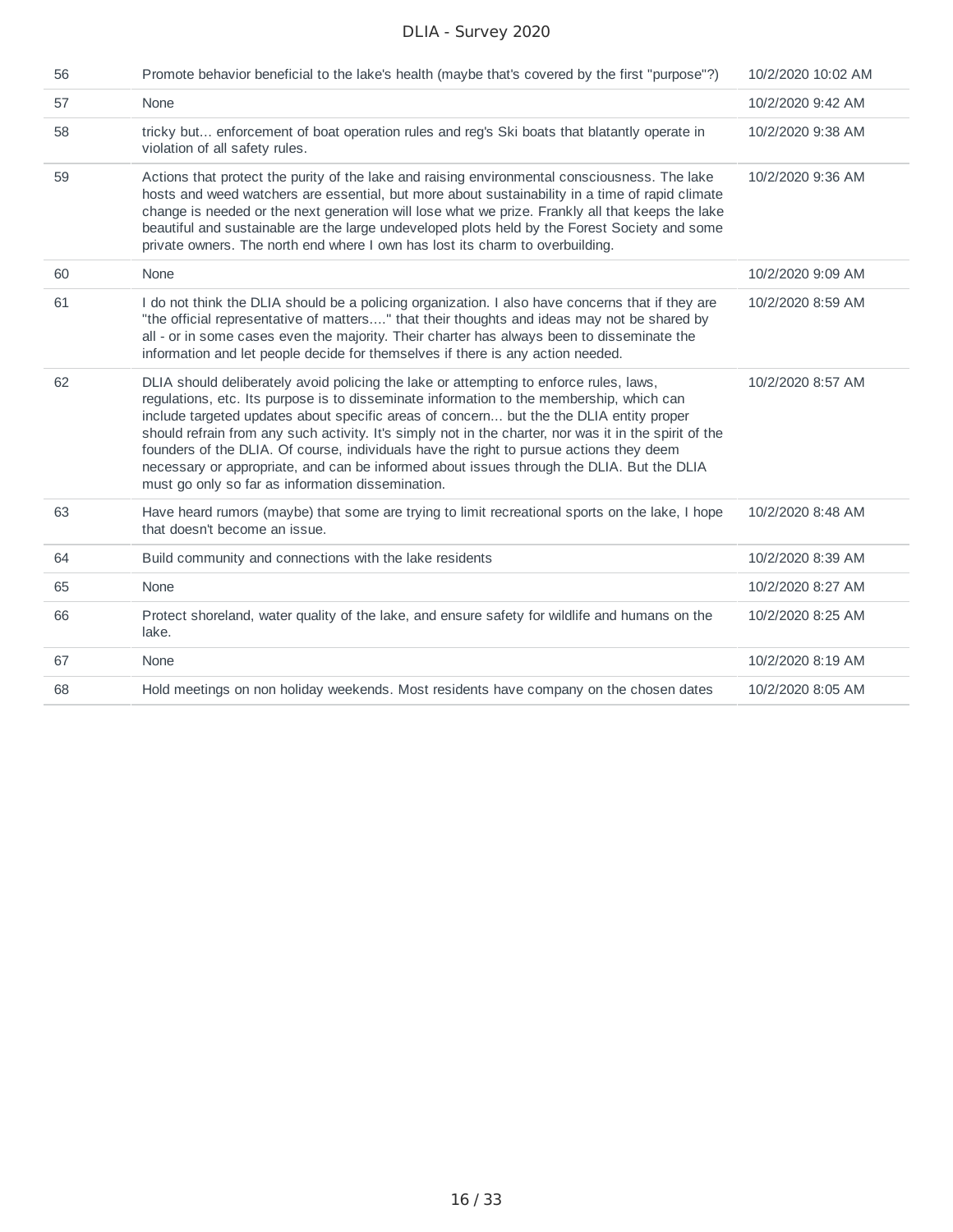### Q7 The DLIA holds three membership meetings per year.On a scale of 1 to 5 ( $1$  = not important at all;  $5$  = extremely important), please rank the importance of these meetings:

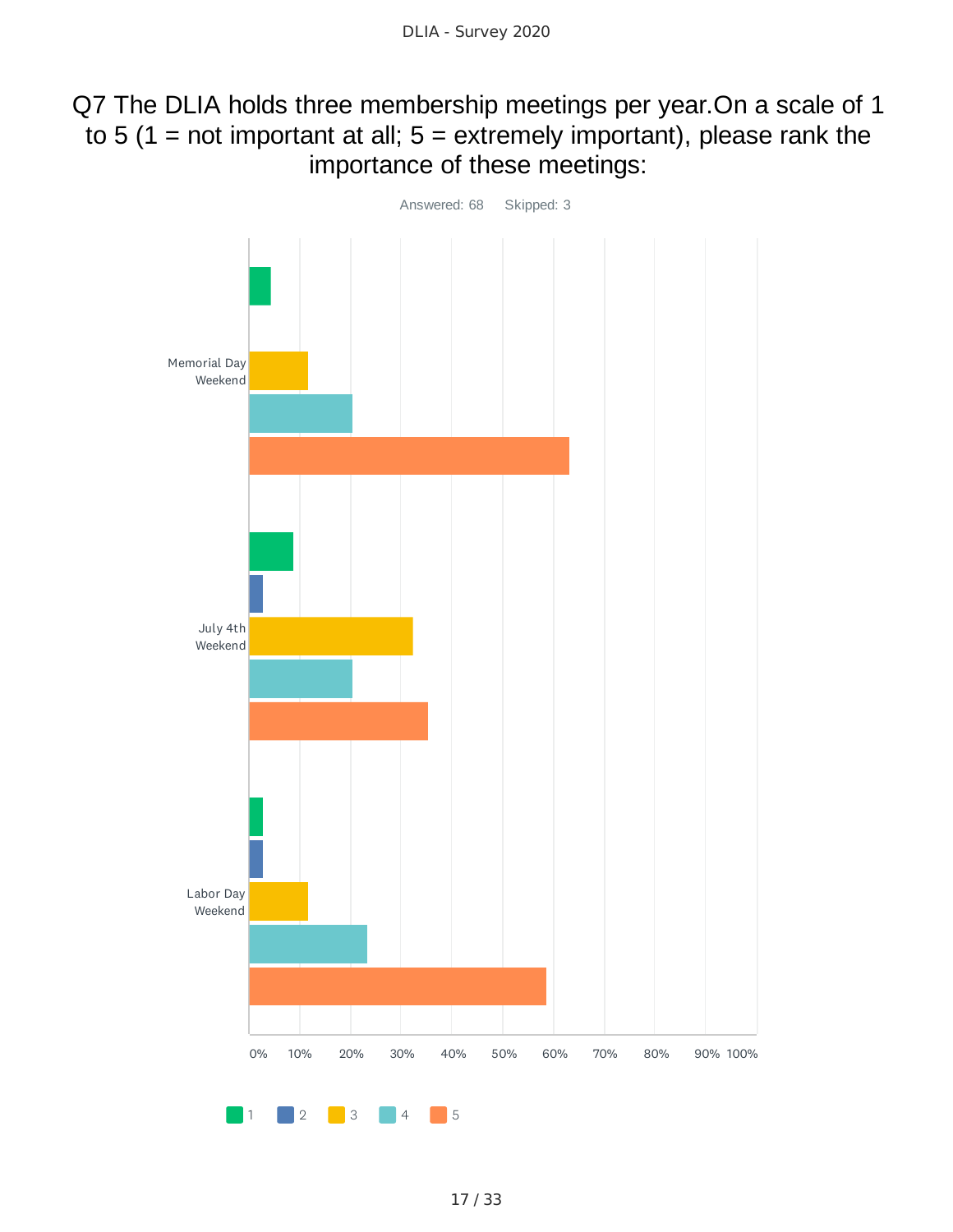DLIA - Survey 2020

|                      |            | $\overline{2}$ | 3            | 4            | 5            | <b>TOTAL</b> | <b>WEIGHTED AVERAGE</b> |
|----------------------|------------|----------------|--------------|--------------|--------------|--------------|-------------------------|
| Memorial Day Weekend | 4.41%      | $0.00\%$<br>0  | 11.76%<br>8  | 20.59%<br>14 | 63.24%<br>43 | 68           | 4.38                    |
| July 4th Weekend     | 8.82%<br>6 | 2.94%          | 32.35%<br>22 | 20.59%<br>14 | 35.29%<br>24 | 68           | 3.71                    |
| Labor Day Weekend    | 2.94%      | 2.94%          | 11.76%<br>8  | 23.53%<br>16 | 58.82%<br>40 | 68           | 4.32                    |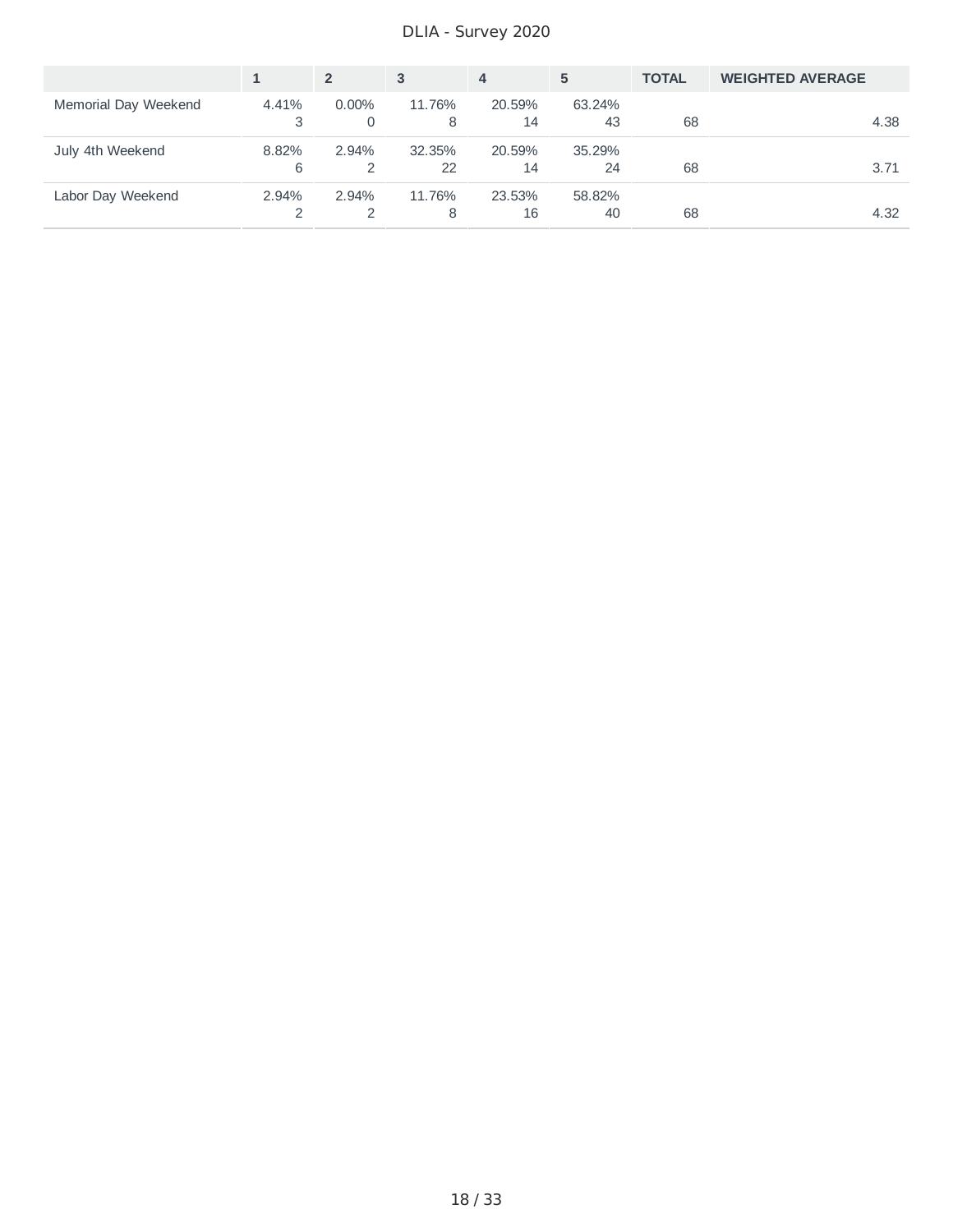### Q8 Traditionally, meetings have been held in person in the Deering Town Hall. Going forward, how would you like to participate in these meetings:



| <b>ANSWER CHOICES</b>                              | <b>RESPONSES</b> |    |
|----------------------------------------------------|------------------|----|
| In person                                          | 32.35%           | 22 |
| Zoom only                                          | 7.35%            | -5 |
| In person with some sort of Zoom link, if possible | 60.29%           | 41 |
| <b>TOTAL</b>                                       |                  | 68 |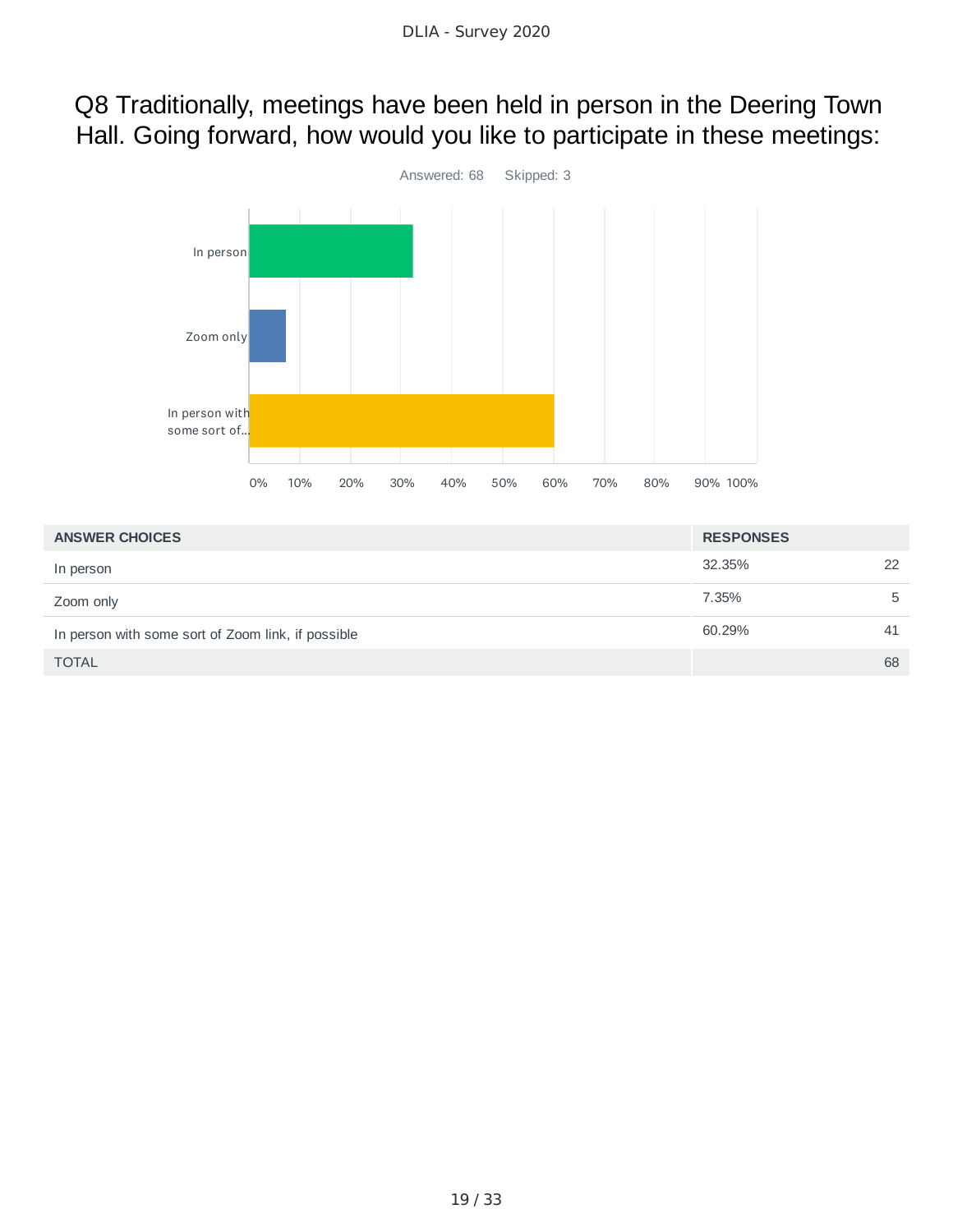### Q9 Currently, the DLIA accepts annual membership dues of \$20 per household via check or cash. How would you prefer to pay dues?



| <b>ANSWER CHOICES</b>                                                 | <b>RESPONSES</b> |    |
|-----------------------------------------------------------------------|------------------|----|
| Check                                                                 | 50.00%           | 34 |
| Cash                                                                  | 13.24%           | 9  |
| Paypal, Venmo, Zelle, etc. (Please tell us your preferred app below.) | 36.76%           | 25 |
| <b>TOTAL</b>                                                          |                  | 68 |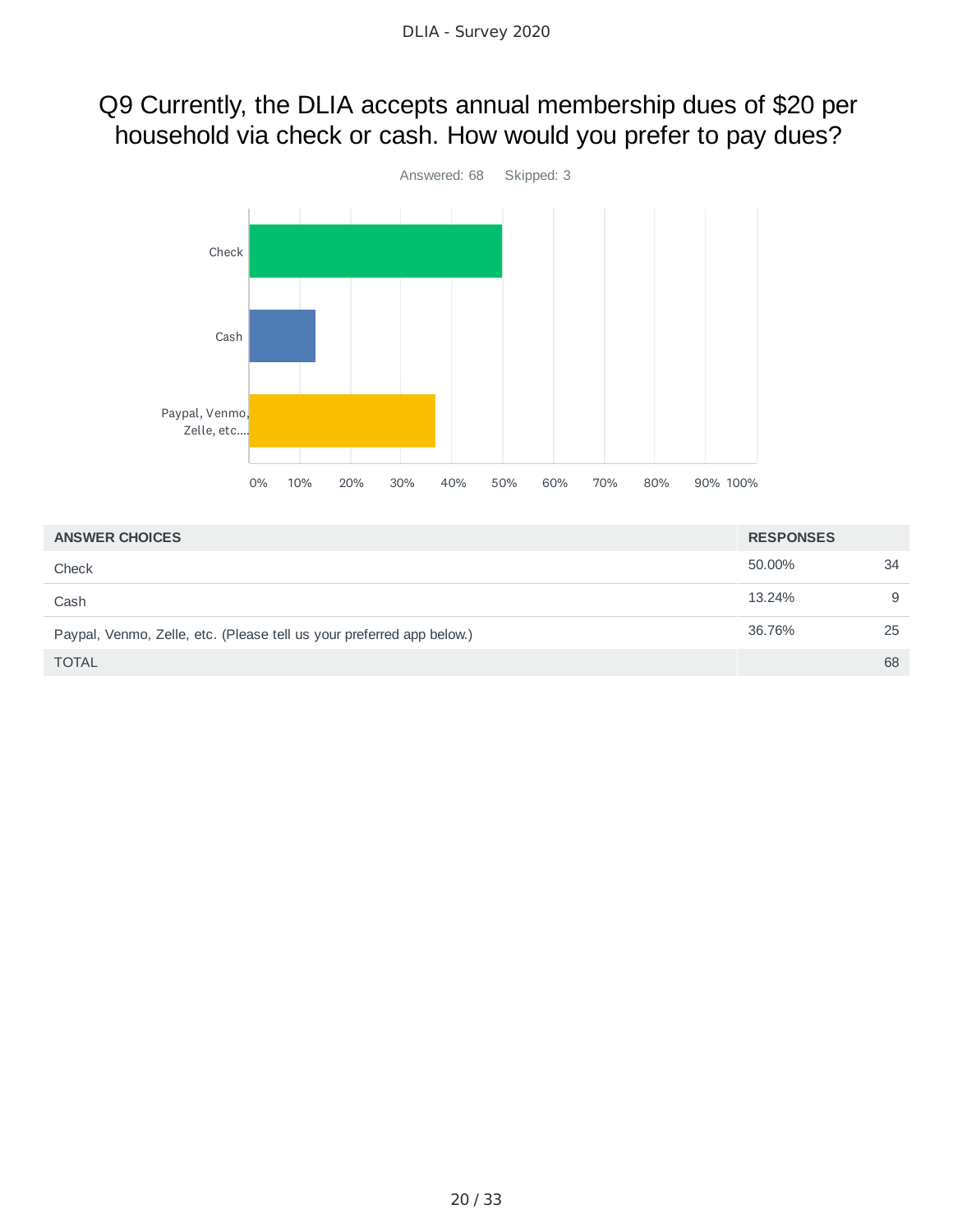| #              | PAYPAL, VENMO, ZELLE, ETC. (PLEASE TELL US YOUR PREFERRED APP BELOW.) | <b>DATE</b>        |
|----------------|-----------------------------------------------------------------------|--------------------|
| $\mathbf{1}$   | Venmo                                                                 | 10/15/2020 8:30 PM |
| 2              | Paypal                                                                | 10/15/2020 2:35 PM |
| 3              | Venmo                                                                 | 10/14/2020 1:48 PM |
| 4              | Venmo                                                                 | 10/8/2020 8:55 PM  |
| 5              | Venmo                                                                 | 10/8/2020 8:21 AM  |
| 6              | Paypal                                                                | 10/6/2020 3:08 PM  |
| $\overline{7}$ | PayPal, or my bank can send a check                                   | 10/4/2020 4:02 PM  |
| 8              | Venmo or Zelle                                                        | 10/4/2020 8:45 AM  |
| 9              | Venmo                                                                 | 10/3/2020 8:43 AM  |
| 10             | venmo                                                                 | 10/2/2020 7:24 PM  |
| 11             | Venmo                                                                 | 10/2/2020 4:12 PM  |
| 12             | paypal                                                                | 10/2/2020 2:26 PM  |
| 13             | Paypal                                                                | 10/2/2020 2:25 PM  |
| 14             | I think we could increase dues and try to build reserve.              | 10/2/2020 1:49 PM  |
| 15             | Venmo or Zelle                                                        | 10/2/2020 12:51 PM |
| 16             | Venmo                                                                 | 10/2/2020 11:48 AM |
| 17             | Venmo                                                                 | 10/2/2020 11:32 AM |
| 18             | Venmo                                                                 | 10/2/2020 10:33 AM |
| 19             | paypal, venmo                                                         | 10/2/2020 9:38 AM  |
| 20             | Venmo                                                                 | 10/2/2020 9:36 AM  |
| 21             | Venmo                                                                 | 10/2/2020 9:09 AM  |
| 22             | Venmo                                                                 | 10/2/2020 8:57 AM  |
| 23             | Venmo                                                                 | 10/2/2020 8:48 AM  |
| 24             | Venmo                                                                 | 10/2/2020 8:27 AM  |
| 25             | no preference on this item                                            | 10/2/2020 8:25 AM  |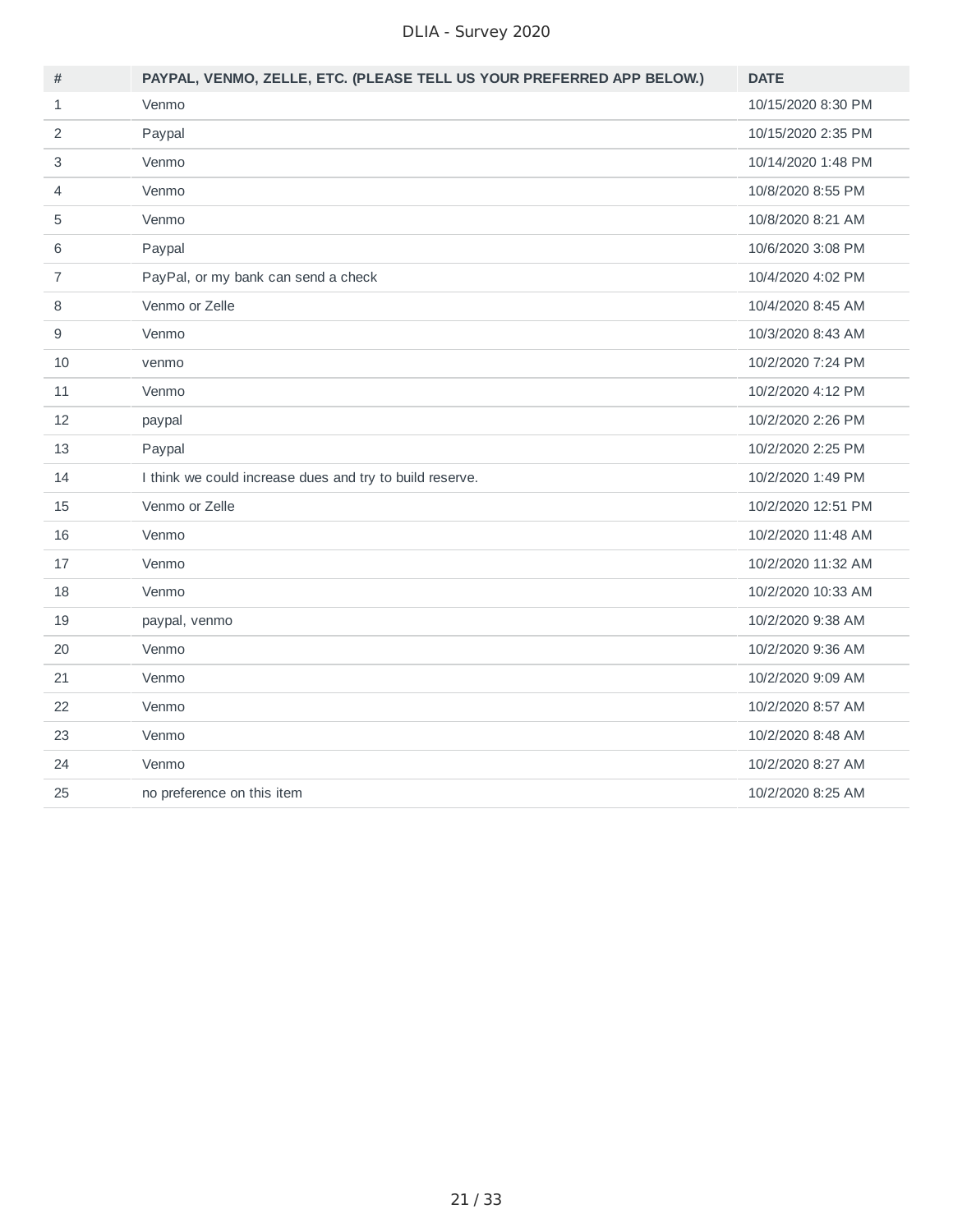Q10 Currently, the DLIA hosts several activities each season.On a scale of 1 to 5 (1 = not important at all;  $5$  = extremely important), please rank the importance to you and your family of these activities:

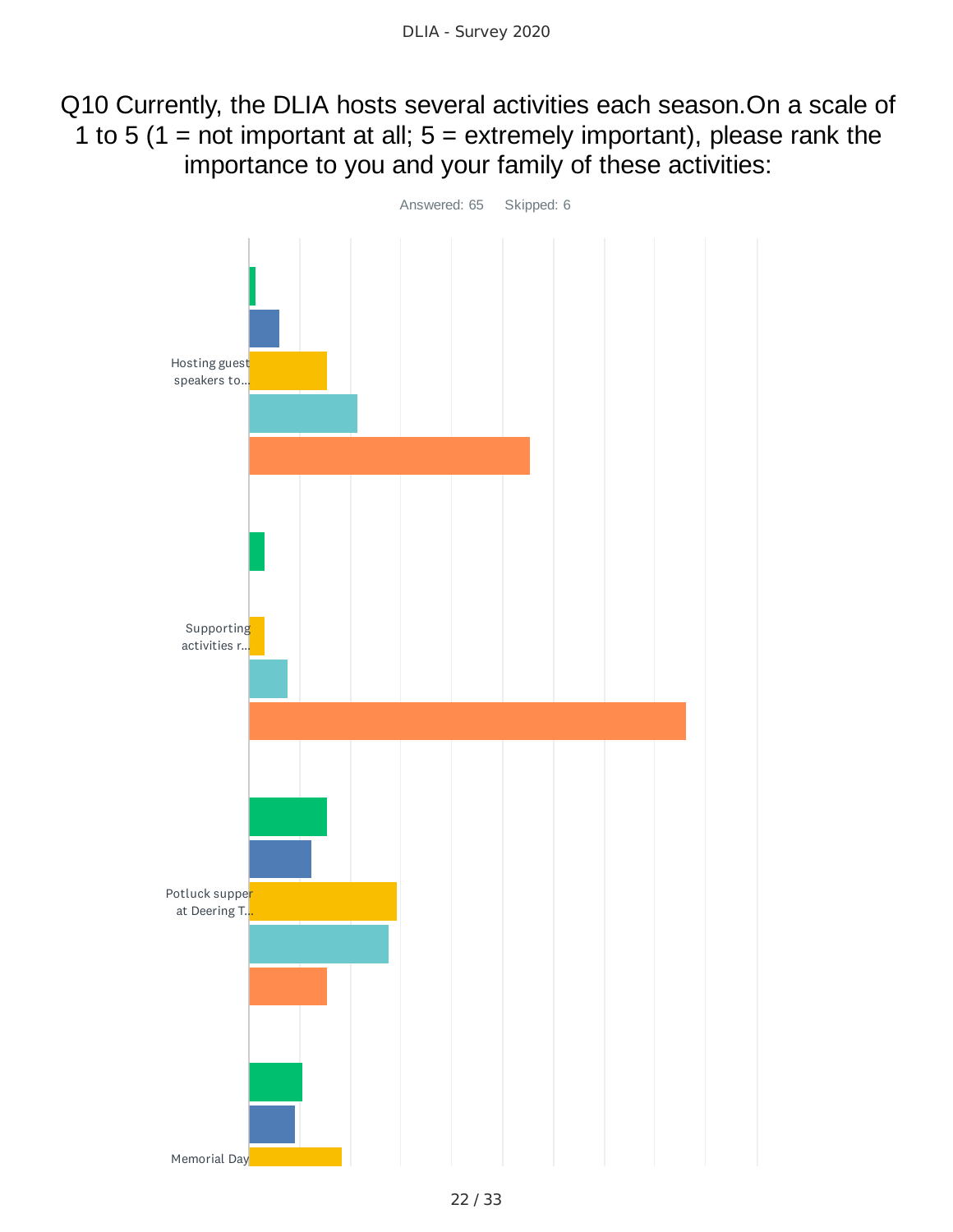DLIA - Survey 2020

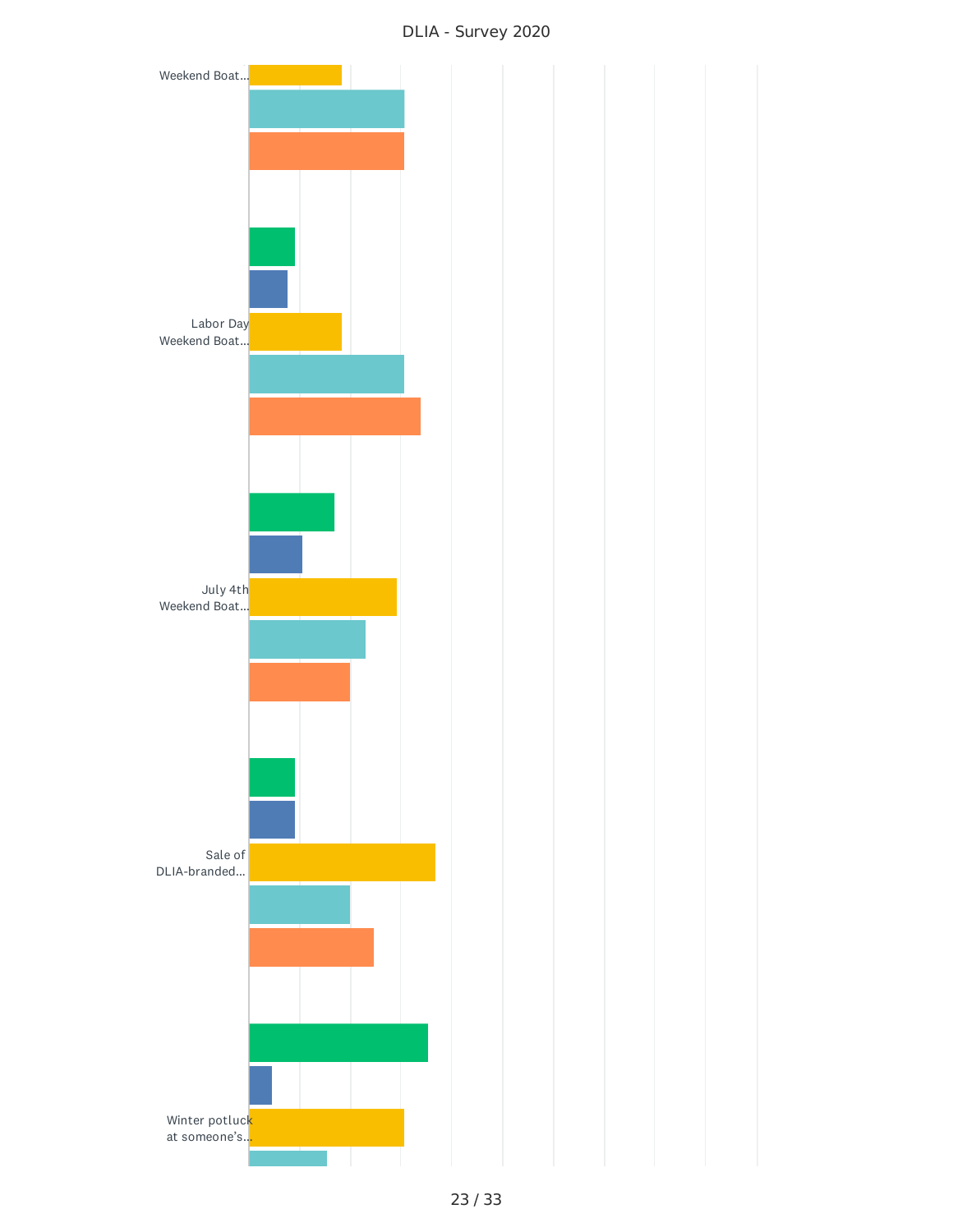DLIA - Survey 2020





|                                                                                                                                                                    | $\mathbf{1}$ | $\overline{2}$       | 3            | 4            | 5            | <b>TOTAL</b> | <b>WEIGHTED</b><br><b>AVERAGE</b> |
|--------------------------------------------------------------------------------------------------------------------------------------------------------------------|--------------|----------------------|--------------|--------------|--------------|--------------|-----------------------------------|
| Hosting quest speakers to present on topics pertaining<br>to the lake                                                                                              | 1.54%<br>1   | 6.15%<br>4           | 15.38%<br>10 | 21.54%<br>14 | 55.38%<br>36 | 65           | 4.23                              |
| Supporting activities re: lake conservation through<br>water testing, weed watching program and Lake<br>Smart.                                                     | 3.08%<br>2   | $0.00\%$<br>$\Omega$ | 3.08%<br>2   | 7.69%<br>5   | 86.15%<br>56 | 65           | 4.74                              |
| Potluck supper at Deering Town Hall in July                                                                                                                        | 15.38%<br>10 | 12.31%<br>8          | 29.23%<br>19 | 27.69%<br>18 | 15.38%<br>10 | 65           | 3.15                              |
| Memorial Day Weekend Boat Parade                                                                                                                                   | 10.77%<br>7  | 9.23%<br>6           | 18.46%<br>12 | 30.77%<br>20 | 30.77%<br>20 | 65           | 3.62                              |
| Labor Day Weekend Boat Parade                                                                                                                                      | 9.23%<br>6   | 7.69%<br>5           | 18.46%<br>12 | 30.77%<br>20 | 33.85%<br>22 | 65           | 3.72                              |
| July 4th Weekend Boat Parade (Currently the DLIA<br>does not sponsor a decorated boat parade for July 4th<br>weekend – what is your interest in reinstating this?) | 16.92%<br>11 | 10.77%<br>7          | 29.23%<br>19 | 23.08%<br>15 | 20.00%<br>13 | 65           | 3.18                              |
| Sale of DLIA-branded merchandise (ball caps, t-shirts,<br>stickers, etc.)                                                                                          | 9.23%<br>6   | 9.23%<br>6           | 36.92%<br>24 | 20.00%<br>13 | 24.62%<br>16 | 65           | 3.42                              |
| Winter potluck at someone's home or other venue                                                                                                                    | 35.38%<br>23 | 4.62%<br>3           | 30.77%<br>20 | 15.38%<br>10 | 13.85%<br>9  | 65           | 2.68                              |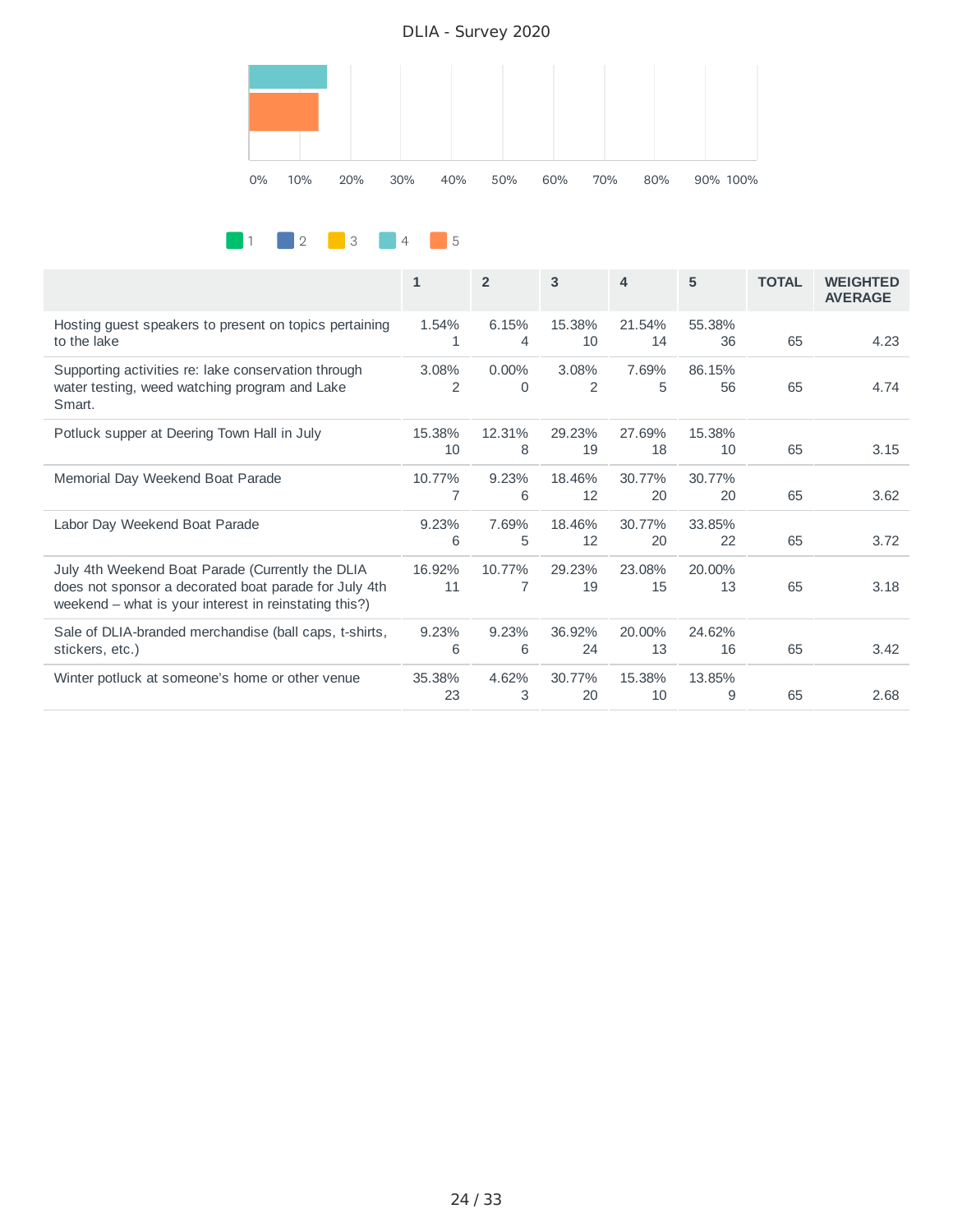Q11 What other community activities and/or social interaction do you feel would be important, beneficial or just plain fun for the DLIA to host in future:(If you have no feedback, please put "none" below in the box.)

Answered: 65 Skipped: 6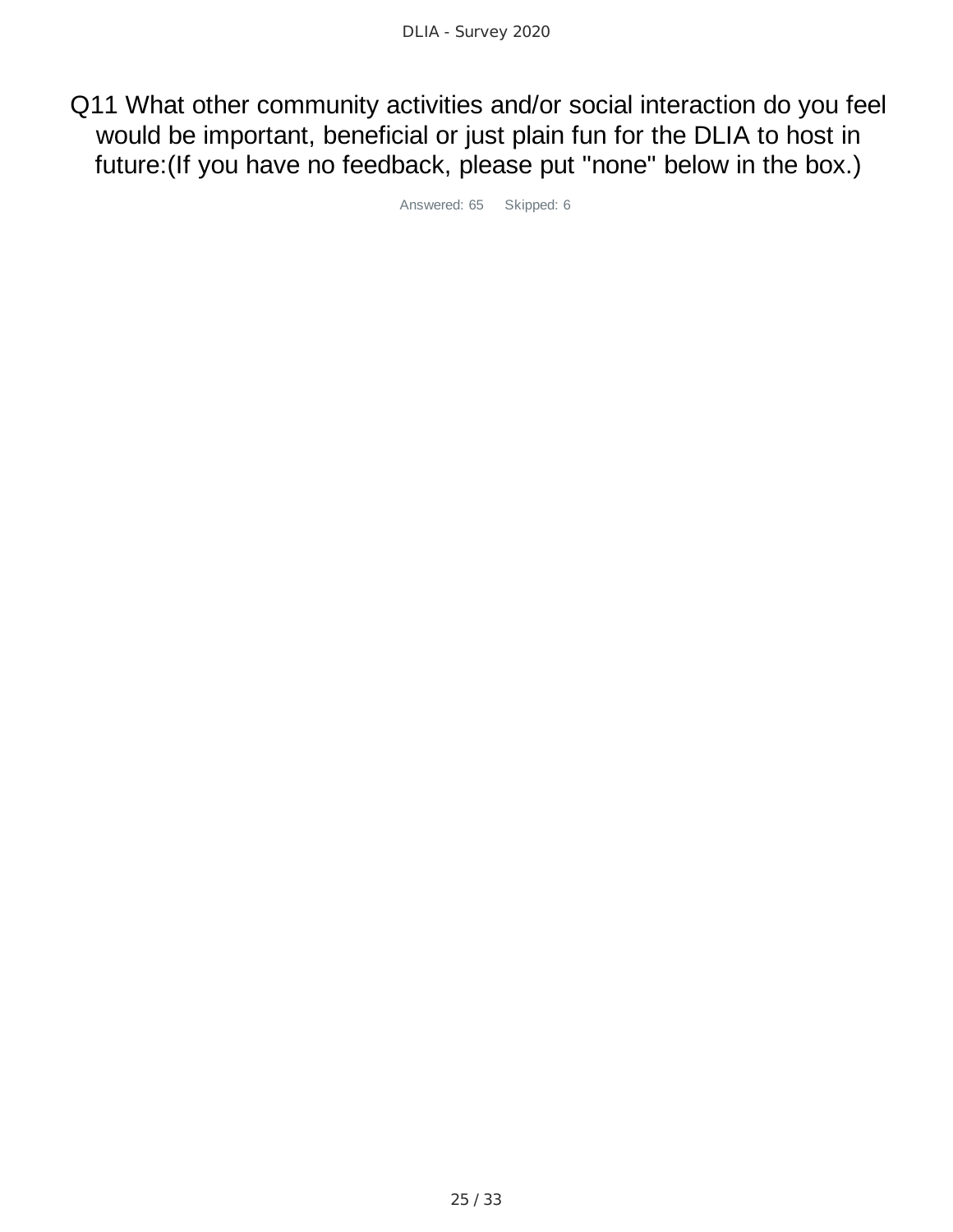| #            | <b>RESPONSES</b>                                                                                                                                                                                                                                                                                                                                                                                                                                                                                                        | <b>DATE</b>        |
|--------------|-------------------------------------------------------------------------------------------------------------------------------------------------------------------------------------------------------------------------------------------------------------------------------------------------------------------------------------------------------------------------------------------------------------------------------------------------------------------------------------------------------------------------|--------------------|
| $\mathbf{1}$ | none                                                                                                                                                                                                                                                                                                                                                                                                                                                                                                                    | 10/17/2020 2:22 PM |
| 2            | Maybe organize a hike                                                                                                                                                                                                                                                                                                                                                                                                                                                                                                   | 10/16/2020 9:07 AM |
| 3            | None                                                                                                                                                                                                                                                                                                                                                                                                                                                                                                                    | 10/15/2020 8:31 PM |
| 4            | Musical even or concert to which I would volunteer to perform                                                                                                                                                                                                                                                                                                                                                                                                                                                           | 10/15/2020 2:36 PM |
| 5            | None                                                                                                                                                                                                                                                                                                                                                                                                                                                                                                                    | 10/15/2020 6:37 AM |
| 6            | none                                                                                                                                                                                                                                                                                                                                                                                                                                                                                                                    | 10/14/2020 5:17 PM |
| 7            | Rather than hijacking major holidays for boat parades and/or activities, I'd like to see a<br>summer weekend set aside each year that becomes THE DLIA weekend: decorated boat<br>parade with prizes; some sort of social gathering featuring music, food, beverages, potentially<br>attractions for kids, etc. Also, would like to see DLIA host and manage an active, vibrant<br>Facebook and/or Instagram account. Photo contests, landscaping awards, things that better<br>the community and bring folks together. | 10/14/2020 1:52 PM |
| 8            | None                                                                                                                                                                                                                                                                                                                                                                                                                                                                                                                    | 10/14/2020 8:56 AM |
| 9            | None                                                                                                                                                                                                                                                                                                                                                                                                                                                                                                                    | 10/14/2020 8:51 AM |
| 10           | None                                                                                                                                                                                                                                                                                                                                                                                                                                                                                                                    | 10/14/2020 8:49 AM |
| 11           | not sure                                                                                                                                                                                                                                                                                                                                                                                                                                                                                                                | 10/14/2020 8:31 AM |
| 12           | None at this time. Our interest is to keep folks safe, and have the police and the Marine Patrol<br>crack down on violations to safety, peace and quiet.                                                                                                                                                                                                                                                                                                                                                                | 10/9/2020 3:51 PM  |
| 13           | none                                                                                                                                                                                                                                                                                                                                                                                                                                                                                                                    | 10/9/2020 9:11 AM  |
| 14           | birdwatching?                                                                                                                                                                                                                                                                                                                                                                                                                                                                                                           | 10/8/2020 8:58 PM  |
| 15           | Sponsor a music event at the Deering bandstand. This may foster goodwill with the local<br>Deering non-lake residents.                                                                                                                                                                                                                                                                                                                                                                                                  | 10/8/2020 3:54 PM  |
| 16           | None                                                                                                                                                                                                                                                                                                                                                                                                                                                                                                                    | 10/8/2020 1:04 PM  |
| 17           | None                                                                                                                                                                                                                                                                                                                                                                                                                                                                                                                    | 10/8/2020 9:03 AM  |
| 18           | None                                                                                                                                                                                                                                                                                                                                                                                                                                                                                                                    | 10/8/2020 8:36 AM  |
| 19           | None                                                                                                                                                                                                                                                                                                                                                                                                                                                                                                                    | 10/8/2020 8:23 AM  |
| 20           | none                                                                                                                                                                                                                                                                                                                                                                                                                                                                                                                    | 10/8/2020 8:12 AM  |
| 21           | Dock side yard sale Contra/square dance?                                                                                                                                                                                                                                                                                                                                                                                                                                                                                | 10/6/2020 3:10 PM  |
| 22           | None                                                                                                                                                                                                                                                                                                                                                                                                                                                                                                                    | 10/6/2020 3:04 PM  |
| 23           | No suggestions at this time, but will consider.                                                                                                                                                                                                                                                                                                                                                                                                                                                                         | 10/6/2020 1:21 PM  |
| 24           | None                                                                                                                                                                                                                                                                                                                                                                                                                                                                                                                    | 10/5/2020 8:52 AM  |
| 25           | None                                                                                                                                                                                                                                                                                                                                                                                                                                                                                                                    | 10/4/2020 4:03 PM  |
| 26           | None                                                                                                                                                                                                                                                                                                                                                                                                                                                                                                                    | 10/4/2020 8:46 AM  |
| 27           | Protecting loons on Deering Lake                                                                                                                                                                                                                                                                                                                                                                                                                                                                                        | 10/4/2020 8:44 AM  |
| 28           | None                                                                                                                                                                                                                                                                                                                                                                                                                                                                                                                    | 10/3/2020 7:39 PM  |
| 29           | none                                                                                                                                                                                                                                                                                                                                                                                                                                                                                                                    | 10/3/2020 2:23 PM  |
| 30           | None                                                                                                                                                                                                                                                                                                                                                                                                                                                                                                                    | 10/3/2020 8:44 AM  |
| 31           | Some sort of family activity for kids and teens When safe to do so, including youngsters on<br>VLAP testing Perhaps a fishing derby or golf tournament                                                                                                                                                                                                                                                                                                                                                                  | 10/3/2020 7:08 AM  |
| 32           | Community art/craft show. Story time in conjunction with the little schoolhouse library.                                                                                                                                                                                                                                                                                                                                                                                                                                | 10/3/2020 7:05 AM  |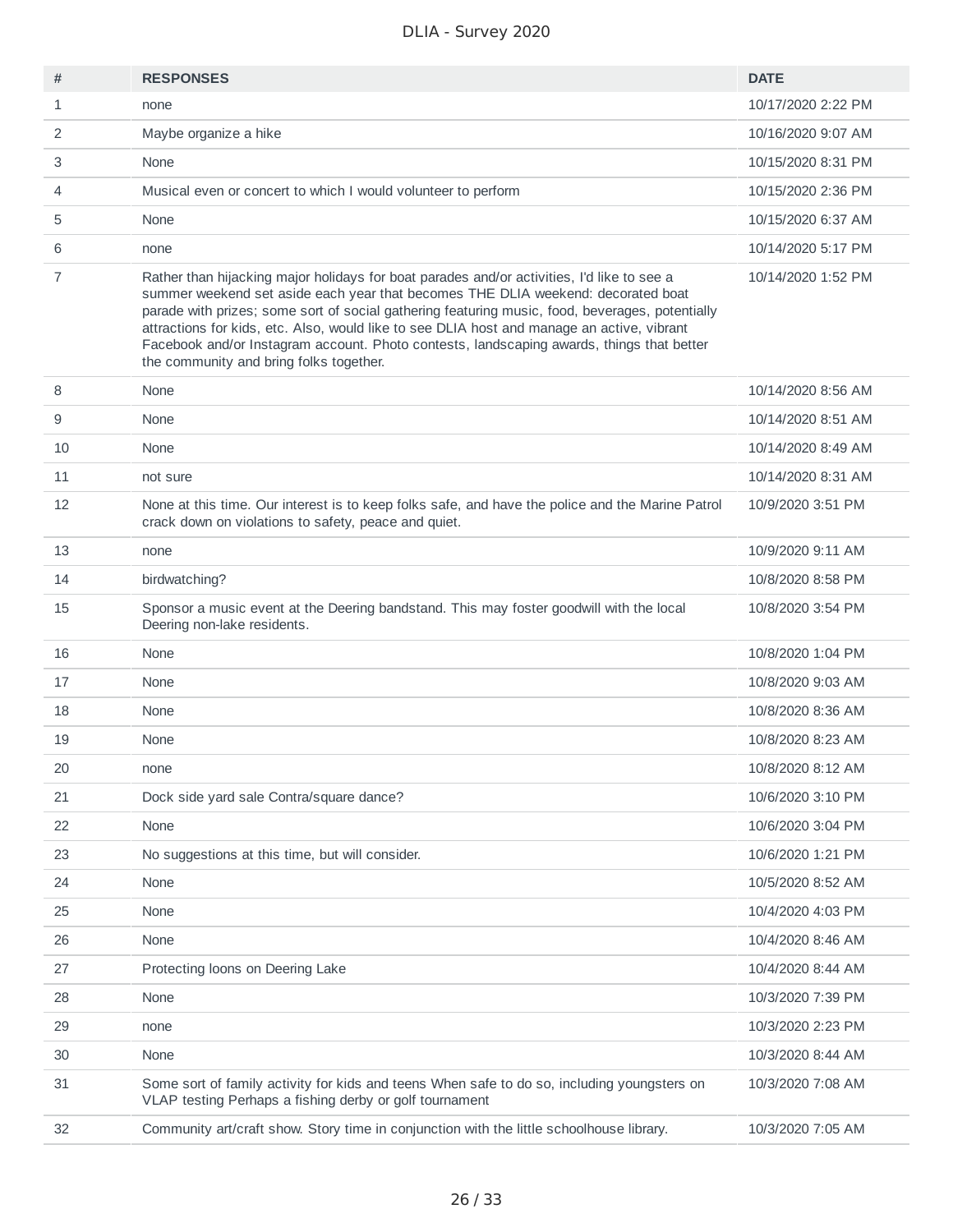| 33 | Winter activities for year 'round residents. Such as a bonfire, ice fishing contest, snowshoe<br>nature walks, tracking.                                                                                                                                                                                                                                                          | 10/2/2020 11:55 PM |
|----|-----------------------------------------------------------------------------------------------------------------------------------------------------------------------------------------------------------------------------------------------------------------------------------------------------------------------------------------------------------------------------------|--------------------|
| 34 | None                                                                                                                                                                                                                                                                                                                                                                              | 10/2/2020 9:55 PM  |
| 35 | ? Kayak, can0e, paddle board races? Dock yard sale.                                                                                                                                                                                                                                                                                                                               | 10/2/2020 9:20 PM  |
| 36 | Natural history paddle around the lake. Motor free day Kids/ family games                                                                                                                                                                                                                                                                                                         | 10/2/2020 9:06 PM  |
| 37 | Barbecues and historical tours of the town. Perhaps the town historian Tom Copadis could be<br>consulted.                                                                                                                                                                                                                                                                         | 10/2/2020 8:10 PM  |
| 38 | Please outlaw ski boats and jetskiis, and make whole lake a now wake zone.                                                                                                                                                                                                                                                                                                        | 10/2/2020 7:25 PM  |
| 39 | Biologist led tours to encourage hands on experience for lake folks about biodiversity, Health if<br>feeder streams, watershed activities, in lake activity. Historian led tours of sites and stories<br>around the lake. Better efforts to include every landowner, regardless of active membership<br>status, in communications and noticed that affect all lakeshore dwellers. | 10/2/2020 4:19 PM  |
| 40 | none                                                                                                                                                                                                                                                                                                                                                                              | 10/2/2020 3:50 PM  |
| 41 | none                                                                                                                                                                                                                                                                                                                                                                              | 10/2/2020 2:27 PM  |
| 42 | None                                                                                                                                                                                                                                                                                                                                                                              | 10/2/2020 2:27 PM  |
| 43 | None. But things like roadside clean up are good                                                                                                                                                                                                                                                                                                                                  | 10/2/2020 2:03 PM  |
| 44 | None                                                                                                                                                                                                                                                                                                                                                                              | 10/2/2020 1:50 PM  |
| 45 | None                                                                                                                                                                                                                                                                                                                                                                              | 10/2/2020 12:52 PM |
| 46 | Some kids activities. That way the kids could meet each other and make friends on the lake.                                                                                                                                                                                                                                                                                       | 10/2/2020 11:55 AM |
| 47 | None                                                                                                                                                                                                                                                                                                                                                                              | 10/2/2020 11:55 AM |
| 48 | None                                                                                                                                                                                                                                                                                                                                                                              | 10/2/2020 11:50 AM |
| 49 | None                                                                                                                                                                                                                                                                                                                                                                              | 10/2/2020 11:34 AM |
| 50 | No ideas at this time, will give it some thought.                                                                                                                                                                                                                                                                                                                                 | 10/2/2020 11:32 AM |
| 51 | I think all boat parades could be decorated and have awards and/or prizes to get more<br>involvement                                                                                                                                                                                                                                                                              | 10/2/2020 10:35 AM |
| 52 | None                                                                                                                                                                                                                                                                                                                                                                              | 10/2/2020 10:32 AM |
| 53 | snowmobiling information. Signage for trails Posting all activities                                                                                                                                                                                                                                                                                                               | 10/2/2020 10:32 AM |
| 54 | None                                                                                                                                                                                                                                                                                                                                                                              | 10/2/2020 10:03 AM |
| 55 | None                                                                                                                                                                                                                                                                                                                                                                              | 10/2/2020 9:43 AM  |
| 56 | Dock crawl similar to a pub crawl                                                                                                                                                                                                                                                                                                                                                 | 10/2/2020 9:41 AM  |
| 57 | In Covid19 time there's no way to gather in person. I've often wished we could have informal<br>drop by coffees every week or so, and I was going to suggest this and offer to host until Covid<br>hit. Maybe in 1-2 years.                                                                                                                                                       | 10/2/2020 9:39 AM  |
| 58 | None                                                                                                                                                                                                                                                                                                                                                                              | 10/2/2020 9:11 AM  |
| 59 | Years ago we used to have a night at the town hall that we would bring in entertainment - ie;<br>Tom Rush or like another singer. This may be fun. We could even host an event in the new<br>Gazebo like they do in Henniker.                                                                                                                                                     | 10/2/2020 9:00 AM  |
| 60 | There was talk a few years ago about the notion of DLIA sponsoring a mini-triathlon as a<br>fundraiser—swim near dam, bike around Old County, 149, Reservoir Rd, then run from the dam<br>to Town Hall. This seemed that it had the potential to be a really fun event, and also a great<br>source of funding for DLIA.                                                           | 10/2/2020 9:00 AM  |
| 61 | none                                                                                                                                                                                                                                                                                                                                                                              | 10/2/2020 8:48 AM  |
| 62 | Once COVID is over, it might be nice to do smaller potluck dinners at people's homes or on<br>their beach, deck, patio, etc. Groups of 6-12 depending on what the host is able to comfortably                                                                                                                                                                                     | 10/2/2020 8:46 AM  |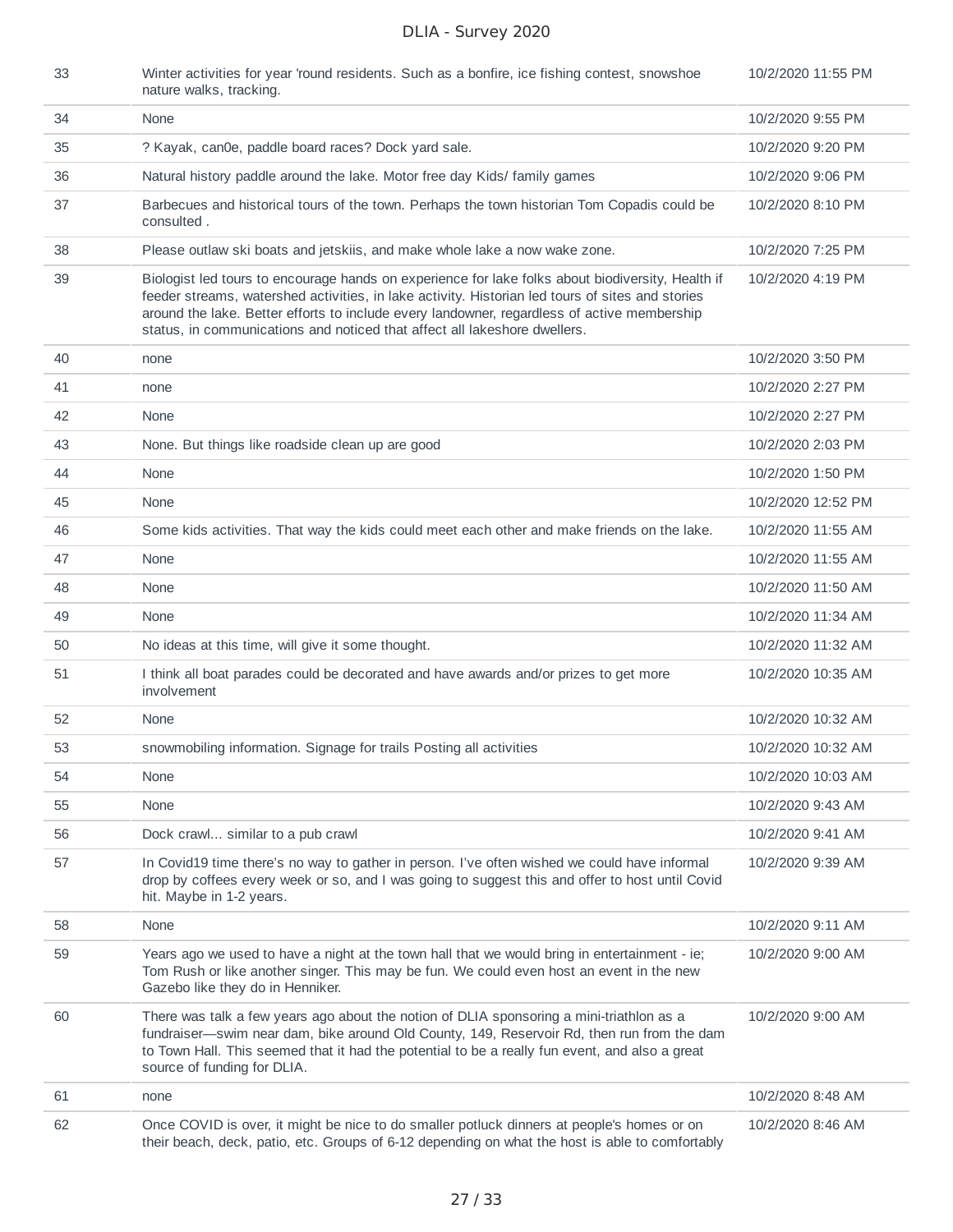entertain. Once or twice a summer , not on a holiday weekend. This would allow residents to get to know each other better in a less formal setting than the general mtg or the big potluck. All guests would bring some portion of the dinner so it would not be too much of a burden on the host.

| 63 | Something for kids. Meet up, etc.                                                                                                                                                        | 10/2/2020 8:28 AM |
|----|------------------------------------------------------------------------------------------------------------------------------------------------------------------------------------------|-------------------|
| 64 | a water-based competition or series of activities - scavenger hunt re: natural items (photograph<br>only - not collection) - ring toss at the sandbar - paddle racing, swim racing, etc. | 10/2/2020 8:28 AM |
| 65 | <b>None</b>                                                                                                                                                                              | 10/2/2020 8:06 AM |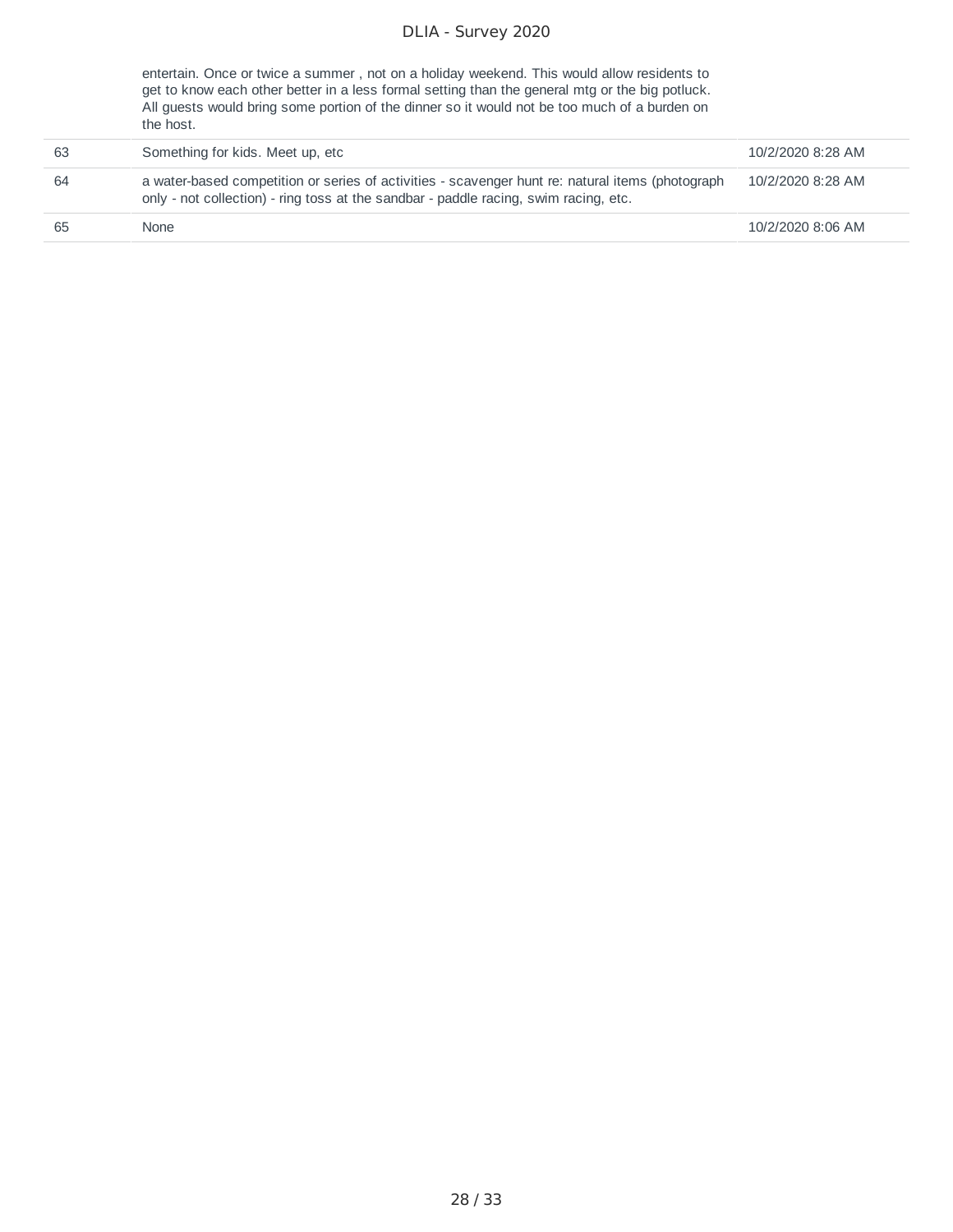Q12 Currently, the DLIA apportions a percentage of member dues to various organizations and/or individuals.On a scale of 1 to 5 (1 = not important at all; 5 = extremely important), please rank the importance to you and your family of the following:

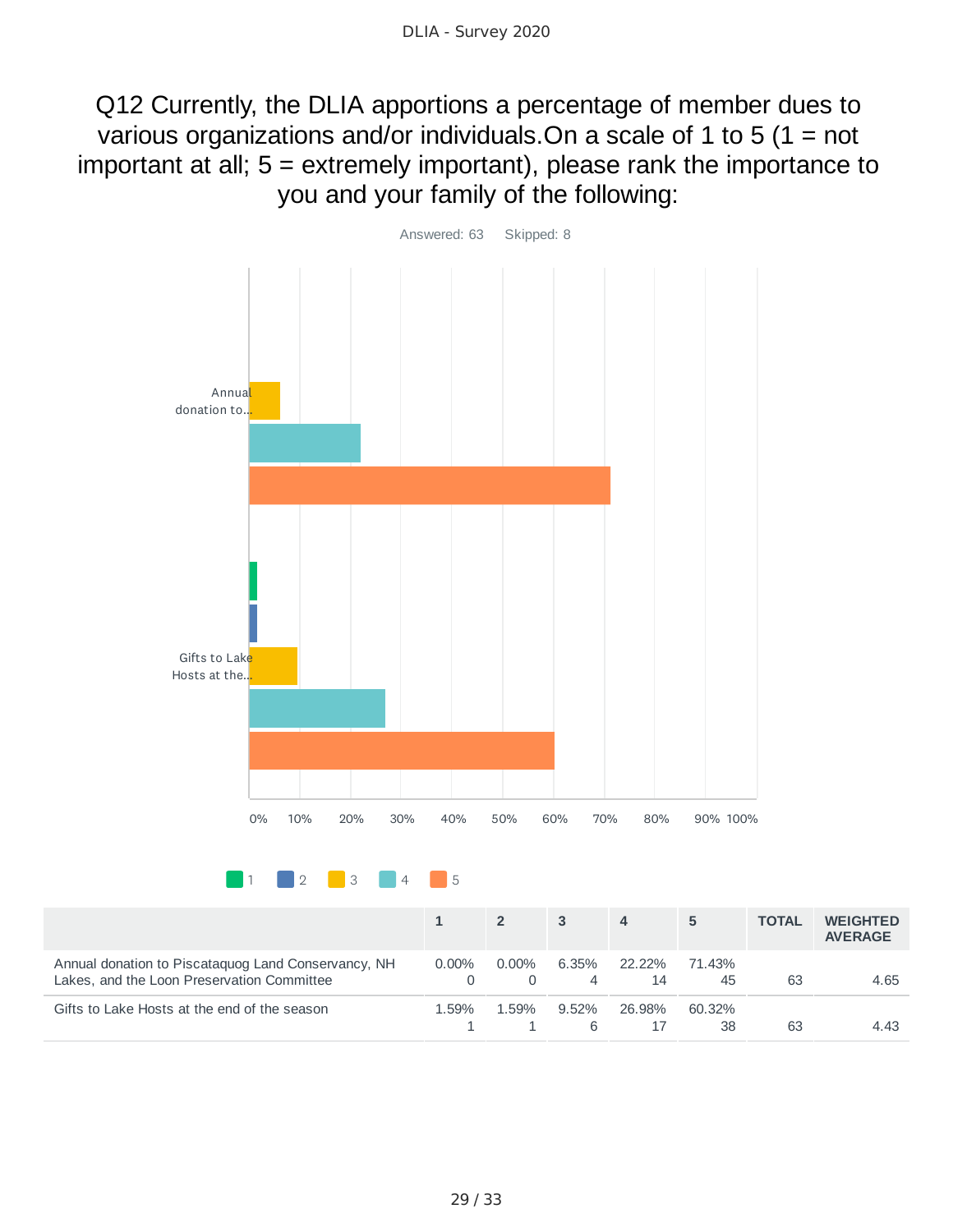### Q13 Please weigh in on any other ways and/or causes, the DLIA can and/or should consider allocating funds:(If you have no feedback, please put "none" below in the box.)

Answered: 63 Skipped: 8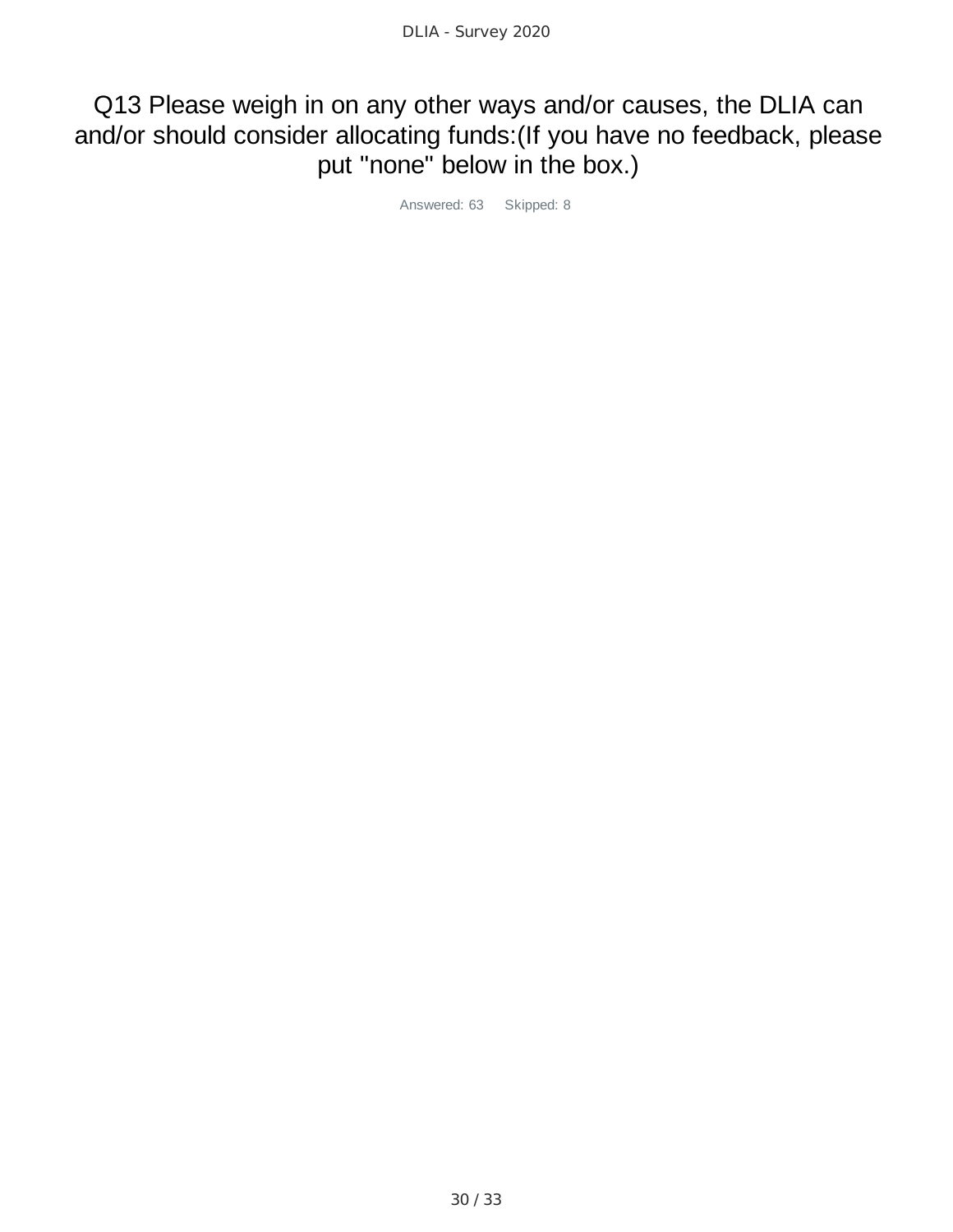| #              | <b>RESPONSES</b>                                                                                                                                                                                                                                                                                                                                                                                                | <b>DATE</b>        |
|----------------|-----------------------------------------------------------------------------------------------------------------------------------------------------------------------------------------------------------------------------------------------------------------------------------------------------------------------------------------------------------------------------------------------------------------|--------------------|
| $\mathbf{1}$   | None                                                                                                                                                                                                                                                                                                                                                                                                            | 10/16/2020 9:08 AM |
| 2              | None                                                                                                                                                                                                                                                                                                                                                                                                            | 10/15/2020 8:32 PM |
| 3              | none                                                                                                                                                                                                                                                                                                                                                                                                            | 10/15/2020 2:37 PM |
| 4              | None                                                                                                                                                                                                                                                                                                                                                                                                            | 10/15/2020 6:39 AM |
| 5              | none                                                                                                                                                                                                                                                                                                                                                                                                            | 10/14/2020 5:19 PM |
| 6              | The DLIA should award more than \$100 to each Lake Host. They provide an invaluable service<br>to our lake and to each of us. Possibly even start a small scholarship fund. More aggressive<br>donations to worthy local non-profits. Sponsorship of an annual DLIA weekend with activities,<br>concert, food/beverages, etc. for all DLIA members. Putting together simple "Welcome" basket<br>for new owners. | 10/14/2020 1:55 PM |
| $\overline{7}$ | None                                                                                                                                                                                                                                                                                                                                                                                                            | 10/14/2020 8:59 AM |
| 8              | None                                                                                                                                                                                                                                                                                                                                                                                                            | 10/14/2020 8:51 AM |
| 9              | None                                                                                                                                                                                                                                                                                                                                                                                                            | 10/14/2020 8:50 AM |
| 10             | not sure                                                                                                                                                                                                                                                                                                                                                                                                        | 10/14/2020 8:32 AM |
| 11             | support loon preservation efforts support NH Lakes Association                                                                                                                                                                                                                                                                                                                                                  | 10/9/2020 3:53 PM  |
| 12             | none                                                                                                                                                                                                                                                                                                                                                                                                            | 10/9/2020 9:12 AM  |
| 13             | water testing as needed, shoreline protection projects                                                                                                                                                                                                                                                                                                                                                          | 10/8/2020 9:00 PM  |
| 14             | Give to the local food pantry. May need to increase dues.                                                                                                                                                                                                                                                                                                                                                       | 10/8/2020 3:56 PM  |
| 15             | None                                                                                                                                                                                                                                                                                                                                                                                                            | 10/8/2020 1:05 PM  |
| 16             | None                                                                                                                                                                                                                                                                                                                                                                                                            | 10/8/2020 9:04 AM  |
| 17             | None                                                                                                                                                                                                                                                                                                                                                                                                            | 10/8/2020 8:37 AM  |
| 18             | None                                                                                                                                                                                                                                                                                                                                                                                                            | 10/8/2020 8:24 AM  |
| 19             | none                                                                                                                                                                                                                                                                                                                                                                                                            | 10/8/2020 8:13 AM  |
| 20             | None                                                                                                                                                                                                                                                                                                                                                                                                            | 10/6/2020 3:12 PM  |
| 21             | None                                                                                                                                                                                                                                                                                                                                                                                                            | 10/6/2020 3:07 PM  |
| 22             | None at this time.                                                                                                                                                                                                                                                                                                                                                                                              | 10/6/2020 1:22 PM  |
| 23             | None                                                                                                                                                                                                                                                                                                                                                                                                            | 10/5/2020 8:53 AM  |
| 24             | Family field days                                                                                                                                                                                                                                                                                                                                                                                               | 10/4/2020 4:05 PM  |
| 25             | None                                                                                                                                                                                                                                                                                                                                                                                                            | 10/4/2020 8:47 AM  |
| 26             | None                                                                                                                                                                                                                                                                                                                                                                                                            | 10/4/2020 8:44 AM  |
| 27             | None                                                                                                                                                                                                                                                                                                                                                                                                            | 10/3/2020 7:40 PM  |
| 28             | none                                                                                                                                                                                                                                                                                                                                                                                                            | 10/3/2020 2:25 PM  |
| 29             | None                                                                                                                                                                                                                                                                                                                                                                                                            | 10/3/2020 8:46 AM  |
| 30             | There are things we could do such as providing marker buoys, Signage around the lake, flower<br>beds, etc to beautify the area Continue the roadside clean ups we do now, no cost We could<br>up our donations to LCC and NH LAKES                                                                                                                                                                              | 10/3/2020 7:11 AM  |
| 31             | Purchase of more sophisticated water testing equipment.                                                                                                                                                                                                                                                                                                                                                         | 10/3/2020 7:06 AM  |
| 32             | None                                                                                                                                                                                                                                                                                                                                                                                                            | 10/2/2020 9:56 PM  |
| 33             | None                                                                                                                                                                                                                                                                                                                                                                                                            | 10/2/2020 9:21 PM  |
| 34             | Natural history environmental education programs                                                                                                                                                                                                                                                                                                                                                                | 10/2/2020 9:07 PM  |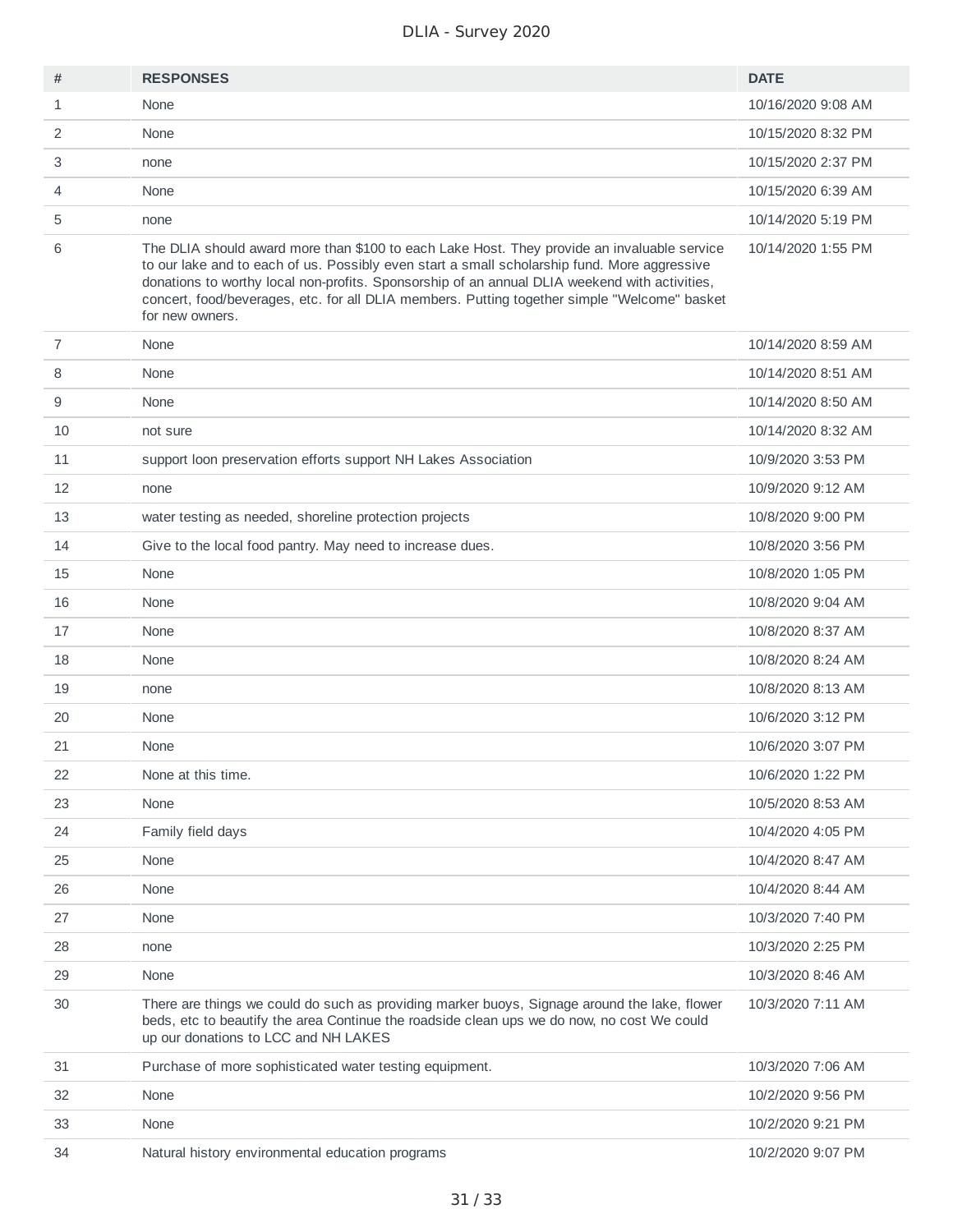| 35 | Perhaps sending out a printed flyer each year with information on toxic weeds that could<br>invade the lake and preservation of the loon population and fish/ turtle residents found in or<br>around the the lake. Maybe the state of NH would become willing to help out. | 10/2/2020 8:15 PM  |
|----|----------------------------------------------------------------------------------------------------------------------------------------------------------------------------------------------------------------------------------------------------------------------------|--------------------|
| 36 | signage and bouys, legal funds for lake harm and destruction                                                                                                                                                                                                               | 10/2/2020 7:27 PM  |
| 37 | Maybe an annual donation to DFDnot a high priority though.                                                                                                                                                                                                                 | 10/2/2020 4:21 PM  |
| 38 | none                                                                                                                                                                                                                                                                       | 10/2/2020 3:51 PM  |
| 39 | Control grass and weeds in shallow areas and control infilltration from water sources.                                                                                                                                                                                     | 10/2/2020 2:30 PM  |
| 40 | None                                                                                                                                                                                                                                                                       | 10/2/2020 2:29 PM  |
| 41 | None                                                                                                                                                                                                                                                                       | 10/2/2020 2:05 PM  |
| 42 | Increase dues and build a reserve.                                                                                                                                                                                                                                         | 10/2/2020 1:51 PM  |
| 43 | None                                                                                                                                                                                                                                                                       | 10/2/2020 12:52 PM |
| 44 | Money towards cleaning up the stumps in lake. Better markings of hazards in lake Volunteer<br>opportunities that don't seem so daunting. Maybe on a committee with a group                                                                                                 | 10/2/2020 11:57 AM |
| 45 | None                                                                                                                                                                                                                                                                       | 10/2/2020 11:57 AM |
| 46 | None                                                                                                                                                                                                                                                                       | 10/2/2020 11:51 AM |
| 47 | support for other environmental groups and research affecting Deering Lake                                                                                                                                                                                                 | 10/2/2020 11:44 AM |
| 48 | None                                                                                                                                                                                                                                                                       | 10/2/2020 11:35 AM |
| 49 | None                                                                                                                                                                                                                                                                       | 10/2/2020 10:36 AM |
| 50 | None                                                                                                                                                                                                                                                                       | 10/2/2020 10:34 AM |
| 51 | hillsboro fire and rescue                                                                                                                                                                                                                                                  | 10/2/2020 10:34 AM |
| 52 | None                                                                                                                                                                                                                                                                       | 10/2/2020 10:04 AM |
| 53 | Support/encourage the Deering Fire and Rescue training efforts and general knowledge about<br>the lake. (many know nothing about the lake)                                                                                                                                 | 10/2/2020 9:45 AM  |
| 54 | None                                                                                                                                                                                                                                                                       | 10/2/2020 9:43 AM  |
| 55 | I suggest raising our contributions to those groups.                                                                                                                                                                                                                       | 10/2/2020 9:40 AM  |
| 56 | None                                                                                                                                                                                                                                                                       | 10/2/2020 9:12 AM  |
| 57 | None, based on current cash flow. However, fundraising events such as the mini-triathlon could<br>result in new considerations—purchasing undeveloped land to place in conservation, aiding<br>elderly resident in jeopardy of losing their homes, etc.                    | 10/2/2020 9:02 AM  |
| 58 | Anything to support water quality.                                                                                                                                                                                                                                         | 10/2/2020 9:01 AM  |
| 59 | none                                                                                                                                                                                                                                                                       | 10/2/2020 8:49 AM  |
| 60 | I am fine with keeping a significant amount of \$\$ in savings just in case it needs to be used for<br>a weed infestation cleanup or some other unforeseen damage to the lake.                                                                                             | 10/2/2020 8:48 AM  |
| 61 | None                                                                                                                                                                                                                                                                       | 10/2/2020 8:29 AM  |
| 62 | more \$ to loons                                                                                                                                                                                                                                                           | 10/2/2020 8:29 AM  |
| 63 | <b>Nkne</b>                                                                                                                                                                                                                                                                | 10/2/2020 8:06 AM  |
|    |                                                                                                                                                                                                                                                                            |                    |